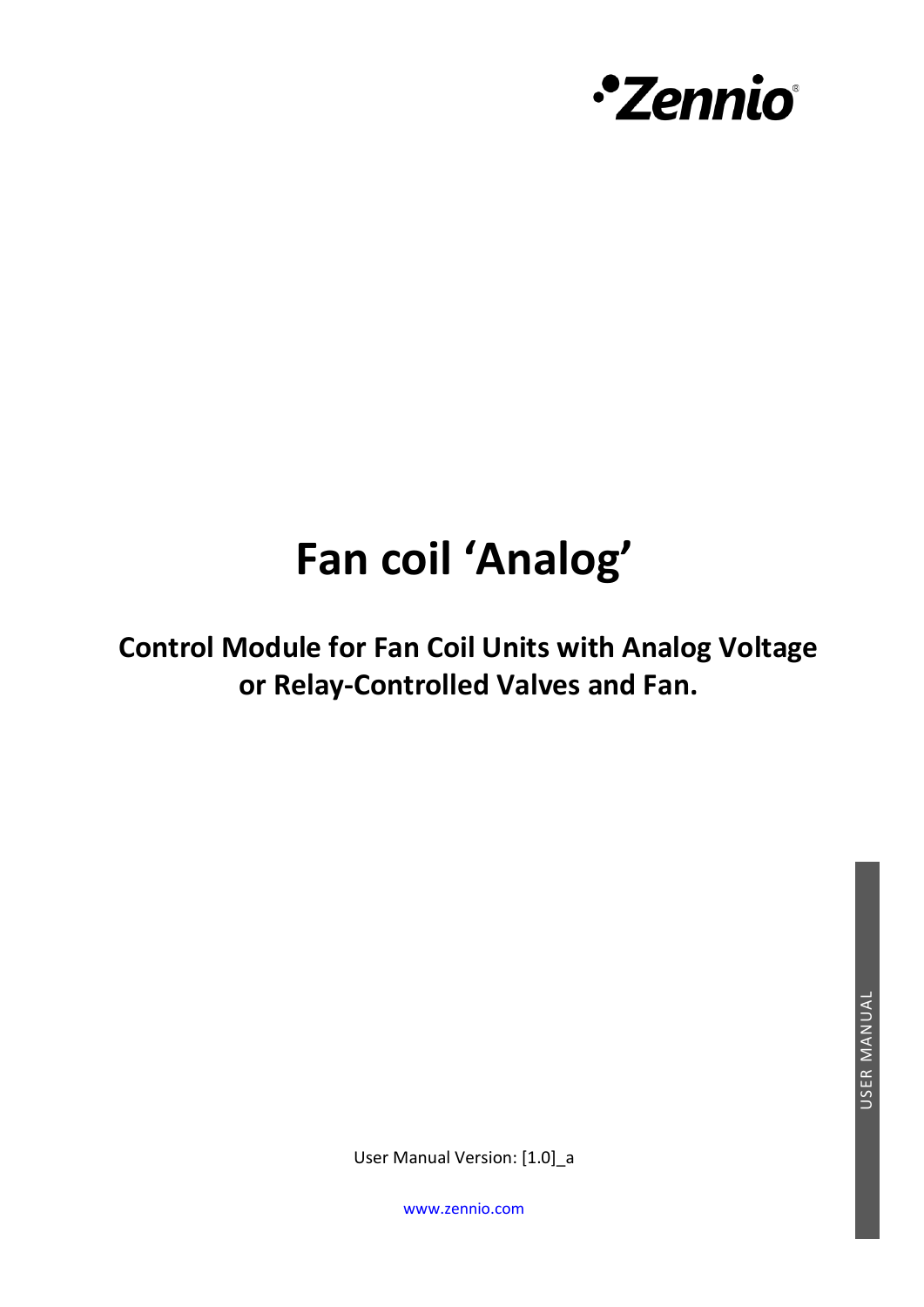## <span id="page-1-0"></span>**CONTENT**

| $\mathbf{1}$   |  |
|----------------|--|
| $\overline{2}$ |  |
|                |  |
|                |  |
|                |  |
| 2.2.2          |  |
| 2.2.3          |  |
| 2.2.4          |  |
| 2.2.5          |  |
| 2.2.6          |  |
|                |  |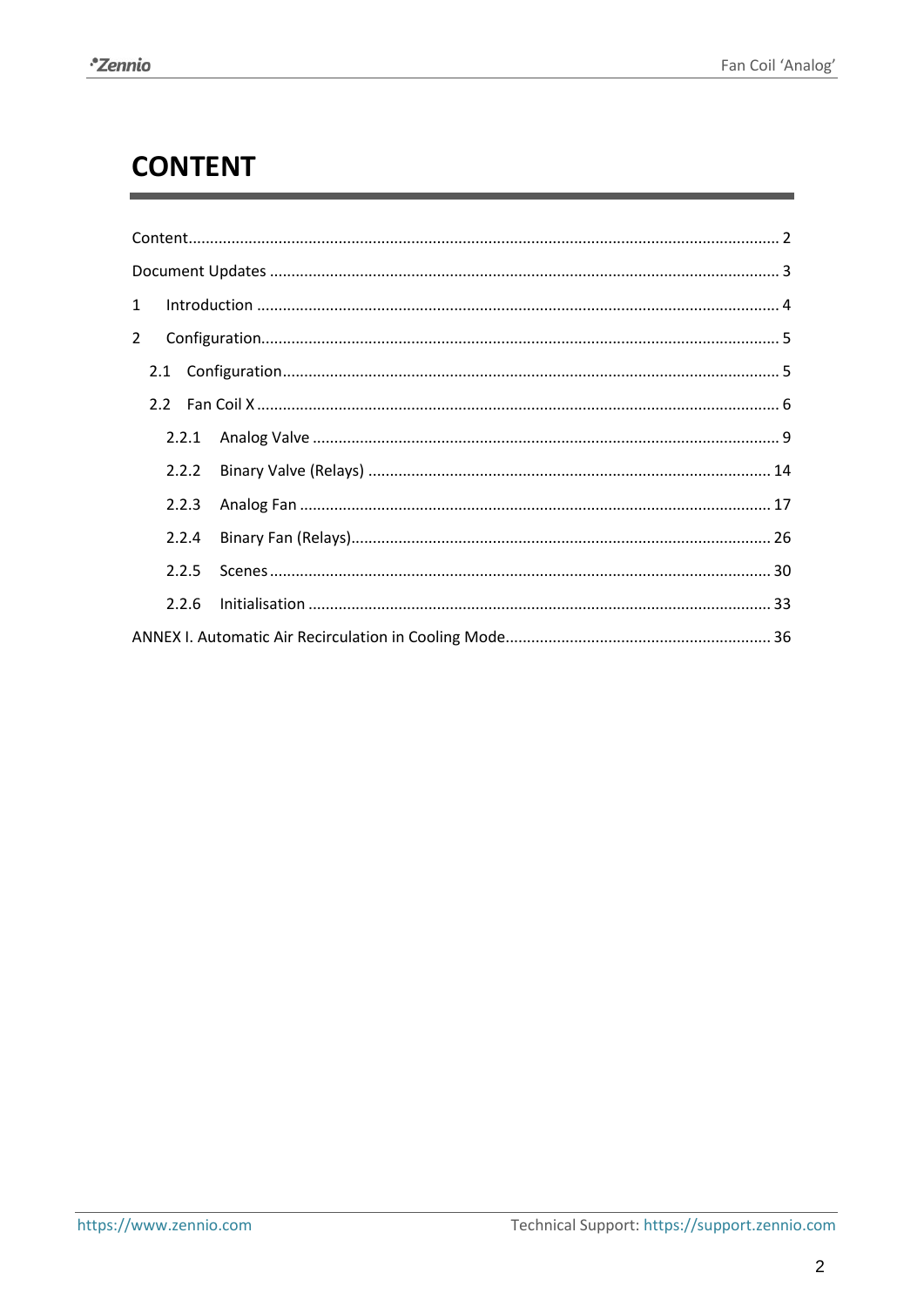## <span id="page-2-0"></span>**DOCUMENT UPDATES**

| Version    | <b>Changes</b>                                                                                                                                                                                                                                                                                                                                                                                                        | Page(s) |
|------------|-----------------------------------------------------------------------------------------------------------------------------------------------------------------------------------------------------------------------------------------------------------------------------------------------------------------------------------------------------------------------------------------------------------------------|---------|
| $[1.0]$ _a | Changes in the application program:<br>Compatibility with binary valves (relays).<br>$\bullet$<br>Compatibility with binary fans (relays).<br>$\bullet$<br><b>Fan-Oriented Control.</b><br>Additional objects for manual fan control.<br>$\bullet$<br>Control signal change limits in analog fan.<br>$\bullet$<br>Boost mode in analog fan.<br>Changes in the behaviour of the anti-seize<br>$\bullet$<br>protection. |         |
|            | Scenes.                                                                                                                                                                                                                                                                                                                                                                                                               |         |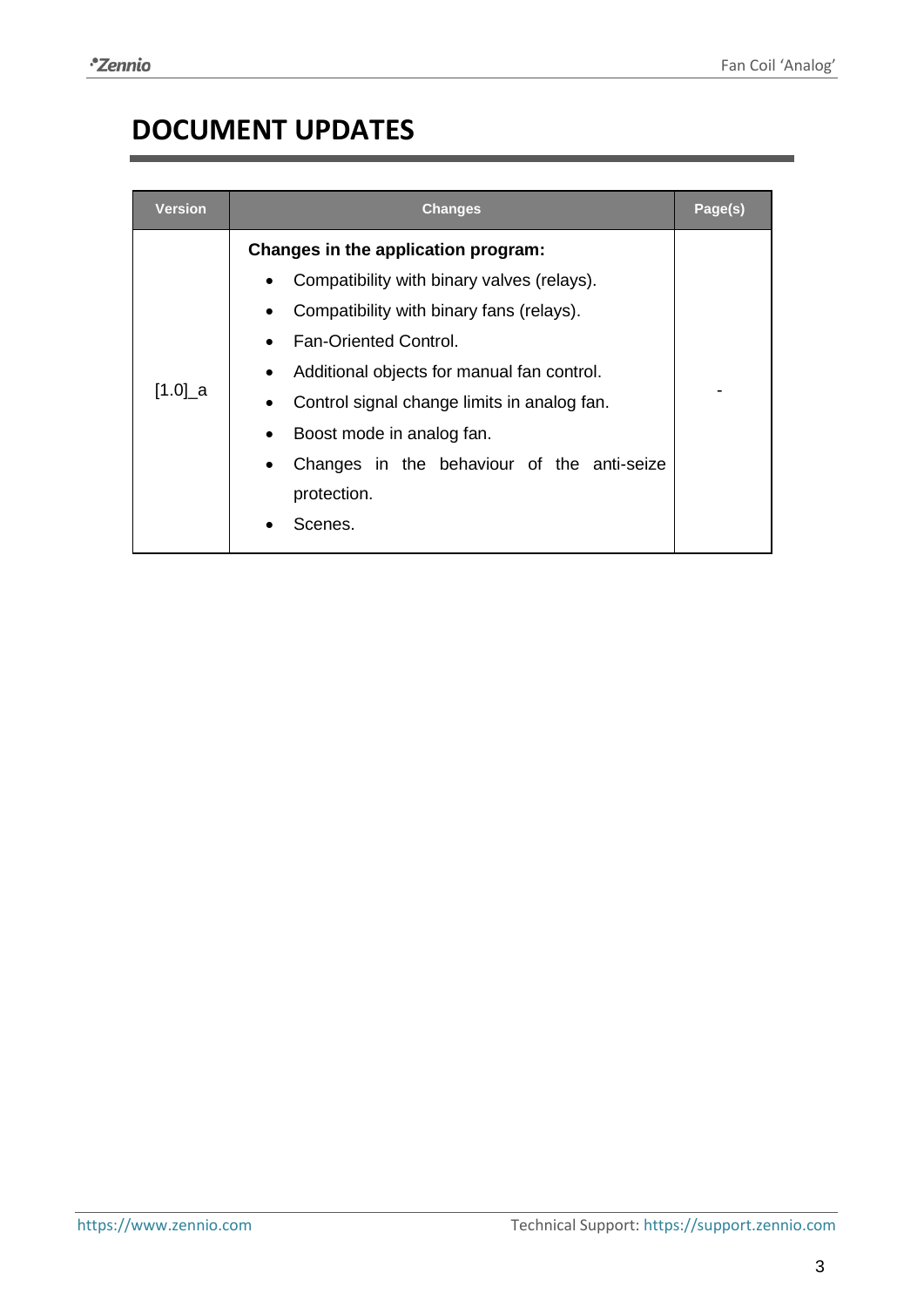## <span id="page-3-0"></span>**1 INTRODUCTION**

A variety of Zennio devices incorporate the **'Analog' Fan Coil control module**, which enables the control of external fan coil units where both the opening of the valves and the fan speed can be controlled through **analog voltage outputs** or **binary outputs** (relays).

The fan coil units to be controlled may be **two-pipe** or **four-pipe**. Each **pair of pipes** constitute a water circuit controlled by a **valve**, whose position is managed by a 0 – 10 VDC analog signal or by a sole binary signal.

Typically, the two water circuits of a four-pipe fan coil unit correspond to the **cooling** and **heating** functions, being therefore both modes available during the device operation. On the other hand, the single water circuit of a two-pipe fan coil unit may be configured for **cooling, heating or both.**

Regarding the fan speed control, a  $0 - 10$  VDC analog signal or three more binary signals will be available. The latter can be configured as **switching relays** (one specific relay for each fan speed) or as **accumulating relays** (the more relays closed, the higher the fan speed). Additionally, it can be configured whether the speed will be set automatically or manually.

**Important:** *In order to confirm whether a particular device or application program incorporates the fan coil analog function, please refer to the device user manual, as there may be significant differences between the functionality of each Zennio device. Moreover, to access the proper fan coil analog user manual, it is always recommended to make use of the specific download links provided at the Zennio website [\(www.zennio.com\)](htttps://www.zennio.com/) within the section of the specific device being parameterised.*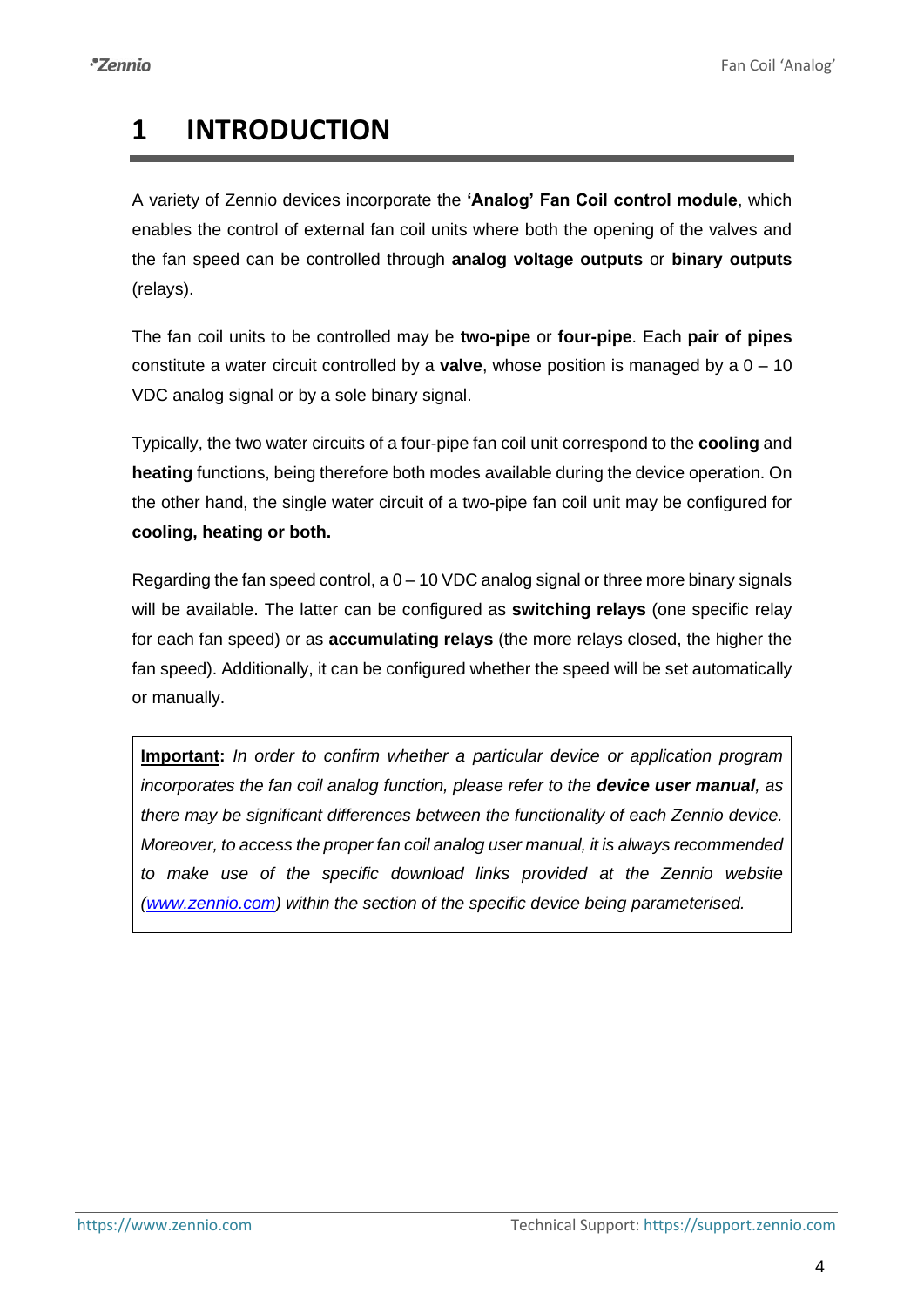## <span id="page-4-0"></span>**2 CONFIGURATION**

Please note that the screenshots and object names shown next may be slightly different depending on the device and application program.

## <span id="page-4-1"></span>**2.1 CONFIGURATION**

After enabling the module, in the general configuration of the device, the "Fan Coil" tab will be available in the ETS tab tree. In this tab, a box will be provided for each fan coil, in order to configure them independently. Refer to the specific application program manual to identify where these boxes are located.

#### **ETS PARAMETERISATION**

| General                              | Fan Coil 1 |  |
|--------------------------------------|------------|--|
| Fan Coil<br>$\overline{\phantom{m}}$ |            |  |
| Configuration                        |            |  |

**Figure 1.** Fan Coil - Configuration

<span id="page-4-2"></span>**Fan Coil X** [*disabled/enabled*]: enables the "Fan Coil X" tab in the left menu (see section [0\)](#page-4-2).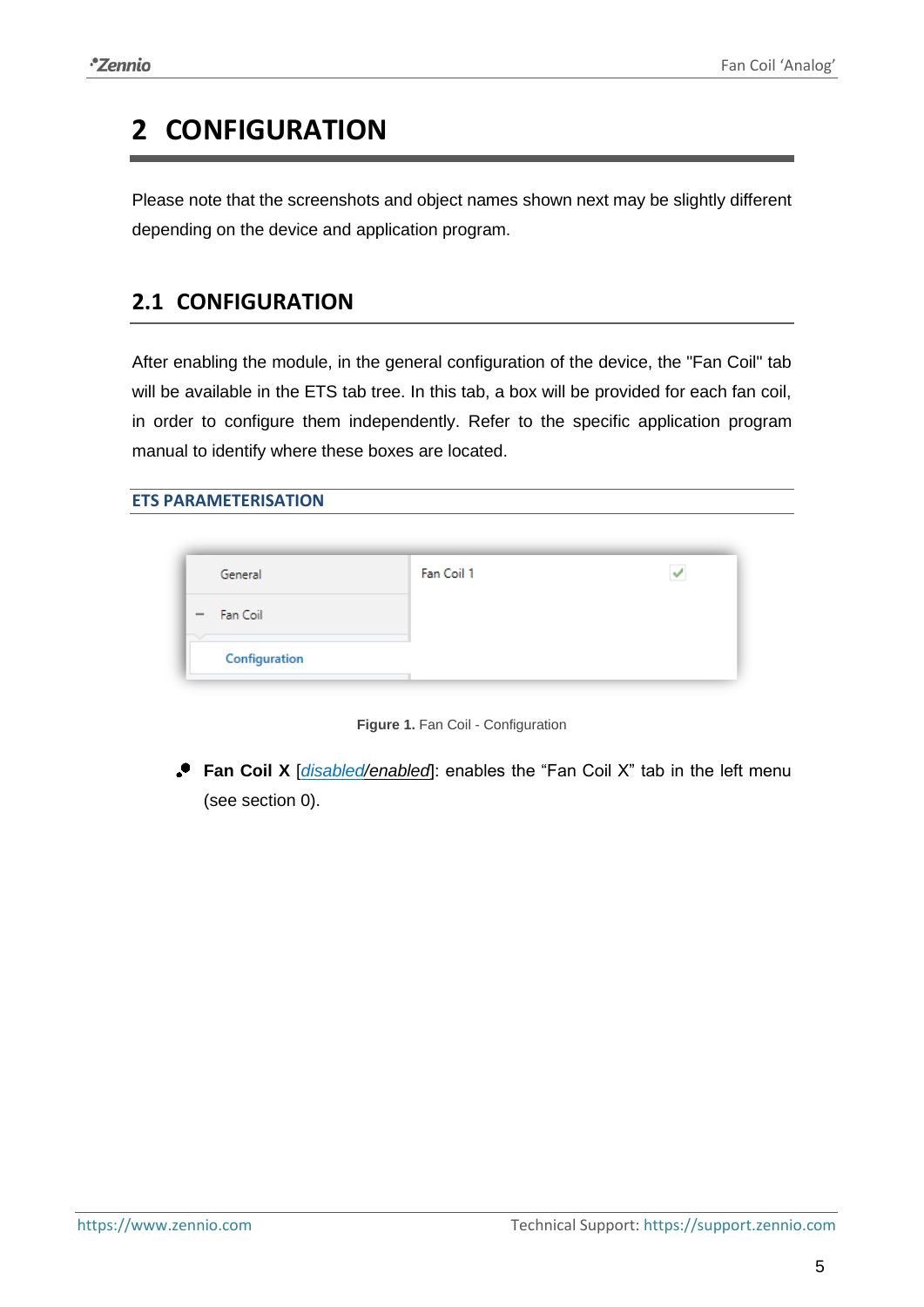## **2.2 FAN COIL X**

In this tab, the generic characteristics of the fan coil unit to be controlled are configured. Among them, the type of fan coil of the installation must be selected:

- A **four-pipe** fan coil unit, which requires the simultaneous management of two independent circuits (one for heating and one for cooling).
- A **two-pipe** fan coil unit, which requires the management of a single circuit (for heating, for cooling or for both).

Depending on the previous settings, the next parameter can be configured:

**Mode change minimum time:** in cases where the fan coil has both heating and cooling modes, a minimum time can be selected to ensure that the mode change is carried out safely. This time will be applied between the fan deactivation and the valve of the new mode opening.

[Figure 2](#page-5-0) shows the above, based on operation in cooling mode operation and after receiving the command to switch to heating mode:



**Figure 2.** Minimum time for mode change

## <span id="page-5-0"></span>Next, the **type of valve and fan** need to be determined:

- **Analog**: controlled by a 0 10 VDC analog signal.
- **Relays**: controlled by a binary signal, only two possible states, open or closed.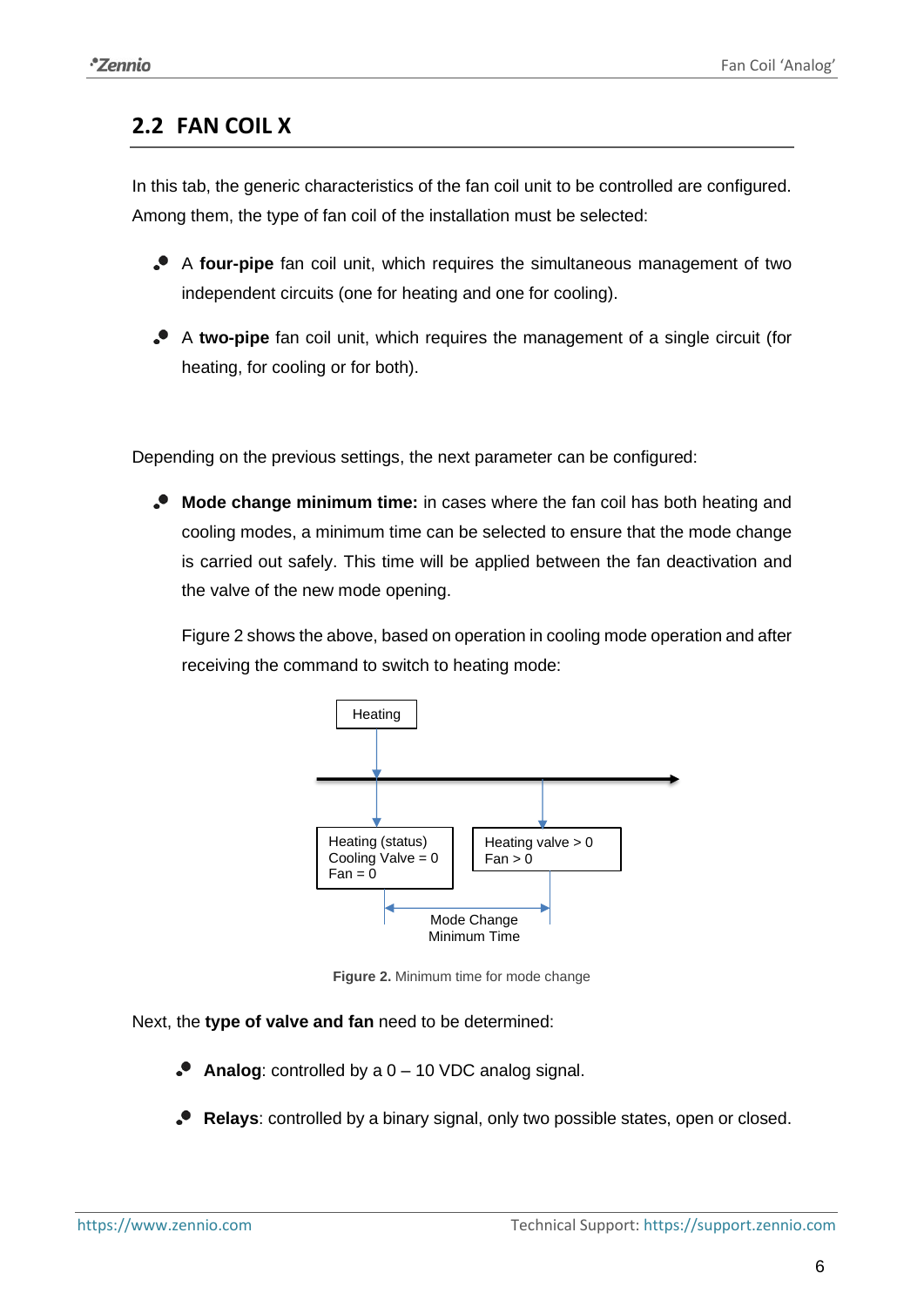The **control type** can be configured. It determines on which element (valve or fan) the main control is applied. Selecting one option or the other will significantly alter how the device operates:

- **Control applied to the valves**: the fan coil module main control will be exercised over the valve, thus making the fan state remarkably depend on the actions performed by the valve. The configuration of this control type is detailed in section [2.2.1.2,](#page-13-1) [2.2.2.2,](#page-14-0) [2.2.3.2](#page-24-0) y [2.2.4.2.](#page-29-1)
- **Control applied to the fan**: the fan coil module main control will be exercised over the fan, thus making the valve state remarkably depend on the actions performed by the fan. The configuration of this control type is detailed in section [2.2.1.1,](#page-8-1) [2.2.2.1,](#page-13-2) [2.2.3.1](#page-16-1) y [2.2.4.1.](#page-27-0)

## Specific settings are **common to both control types**.

In addition to the type of fan coil and the type of control, the general configuration includes the following options:

- **Scenes:** see section [2.2.5](#page-29-0)
- **Fan Coil Always On**: a communication object for the switch-on and the switchoff of the fan coil control module is available, as well as its corresponding status object. Alternatively, it is possible to configure the module to maintain the fan coil control permanently switched on and disable the mentioned object.
- **Automatic Air Recirculation in Cooling Mode**: sets whether in the cooling mode the fan should remain on (thus improving the user comfort) even when the valve is closed. See [ANNEX I. Automatic Air Recirculation in Cooling Mode.](#page-35-0)
- **Initialization**: enables to configure the behaviour of the 'Analog' fan coil module after a bus fault or an ETS download. See section [2.2.6.](#page-32-0)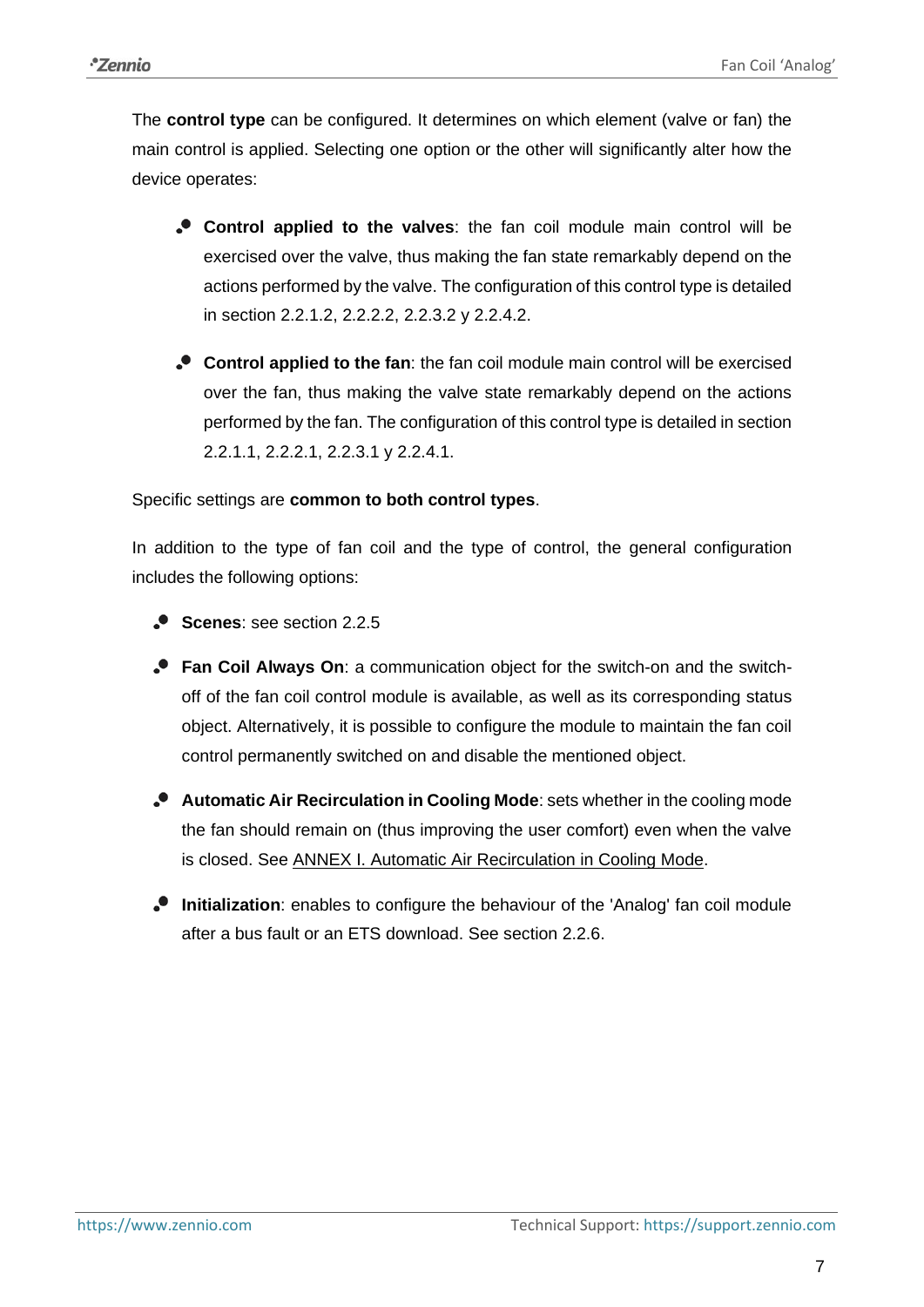### **ETS PARAMETERISATION**

After enabling the **Fan Coil X** in the "Configuration" tab (see sectio[n 2.1\)](#page-4-1), a new tab with the same name is added to the left tree.

| General                             | Type of Fan Coil                               | 2 Pipes 0 4 Pipes                              |                               |
|-------------------------------------|------------------------------------------------|------------------------------------------------|-------------------------------|
| Fan Coils                           | Mode Change Minimum Time ( $0 = Disabel$ )   0 |                                                | ۰<br>$\overline{\phantom{a}}$ |
| $\scriptstyle\sim$<br>Configuration |                                                | s                                              |                               |
| Fan Coil 1<br>$\sim$                | Valve and Fan Type                             | Valves -> Analog Output   Fan -> Analog Output |                               |
| Valve(s)                            | <b>Type of Control</b>                         | ◯ Applied to the Valve ◯ Applied to the Fan    |                               |
| Fan                                 | <b>Scenes</b>                                  |                                                |                               |
|                                     | Fan Coil Always On?                            |                                                |                               |
|                                     | Automatic Air Recirculation in Cooling Mode    |                                                |                               |
|                                     | Fan Speed                                      | ۰<br>20<br>÷                                   | %                             |
|                                     | Initialization                                 | Custom<br>O Default (                          |                               |

**Figure 3.** Fan Coil X - General Configuration.

- **Type of Fan Coil** [*2 Pipes* / *4 Pipes*].
- **Mode (**only available for "2 Pipes" fan coil unit**)** [*Heating / Cooling / Cooling + Heating*].

For fan coil of "4 Pipes" or "2 Pipes" with "Cooling + Heating" mode active, there will be the one-bit object **"[FCx] Mode"** for the selection of the desired mode, as well as the corresponding status object **"[FCx] Mode (Status)"**.

- **Mode Change Minimum Time (**only available for fan coil of "4 Pipes" or "2 Pipes" with "Cooling + Heating" mode active**)** [*[0…3600][s] / [0…1440][min] / [0…24][h]*]: time that will elapse from fan deactivation to the opening of the new mode valve.
- **Type of valve** [*Valves -> Analog Output | Fan -> Analog Output* / *Valves -> Analog Output | Fan -> Relays / Valves -> Relays | Fan -> Analog Output*].
- **Type of control**: [*Applied to the valve* / *Applied to the fan*].
- **Scenes** [*disabled/enabled*]: enables or disables the "Scenes" tab (see section [2.2.5\)](#page-29-0).
- **Fan Coil Always On** [*disabled/enabled*]: configures the module to maintain the fan coil control permanently switched on. If disabled, the objects "**[FCx] On/Off**"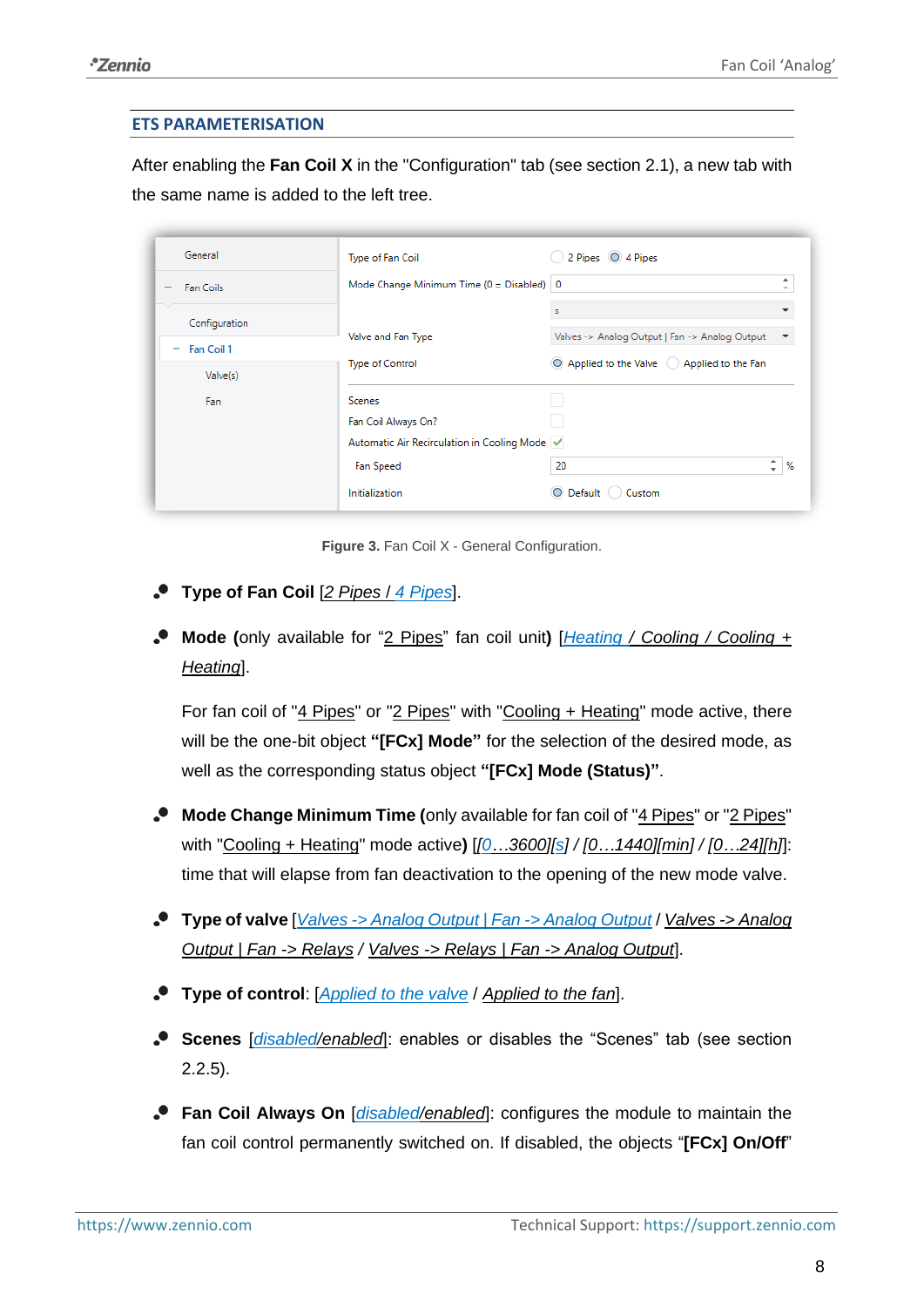<span id="page-8-2"></span>and **"[FCx] On/Off (Status)"** will allow, respectively, to switch on/off the control and to know its status.

- **Automatic Air Recirculation in Cooling Mode** [*disabled/enabled*]: sets whether in the Cooling mode the fan should remain on, even when the valve is closed. See [ANNEX I. Automatic Air Recirculation in Cooling Mode](#page-35-0) for more information.
	- ➢ **Fan Speed** [*0…20…100*][*%*] or [*0, 1, 2, 3*] (depending on the type of control): speed that the fan will reach when the air recirculation is activated. This speed can be modified through the object **"[FCx] Fan: Automatic Air Recirculation Speed"**.
- **Initialization** [*Default* / *Custom*]: enables configuration of the behaviour of the Fan Coil 'Analog' module after a bus failure or an ETS download. If the "Custom" option is selected, the "Initialization" sub-tab is enabled. See section [2.2.6.](#page-32-0)

## <span id="page-8-0"></span>2.2.1 **ANALOG VALVE**

Two types of control are available for analog valves: applied to the valve or applied to the fan. The following sections detail the operation and parameterisation in each case.

## <span id="page-8-1"></span>**2.2.1.1 FAN-ORIENTED CONTROL**

The valve state in this case will be **determined by the state of the fan**, both under an automatic fan control and under a manual fan control (through any of the objects provided for that purpose). See sections [2.2.3.1](#page-16-1) y [2.2.4.1.](#page-27-0) However, this behaviour, will depend on whether **Automatic Air Recirculation in Cooling Mode** has been enabled or not, as further detailed in [ANNEX I. Automatic Air Recirculation in Cooling Mode.](#page-35-0)

The control signal characteristics and limits can be configured, and an anti-seize protection can be enabled for each valve.

**Control signal scaling:** adjusts the valve control signal (OV) by means of a scaling function of the input control signal (IV) received from the thermostat.

The **output control value (OV)**, resulting from the scaling function, is defined by the following variables: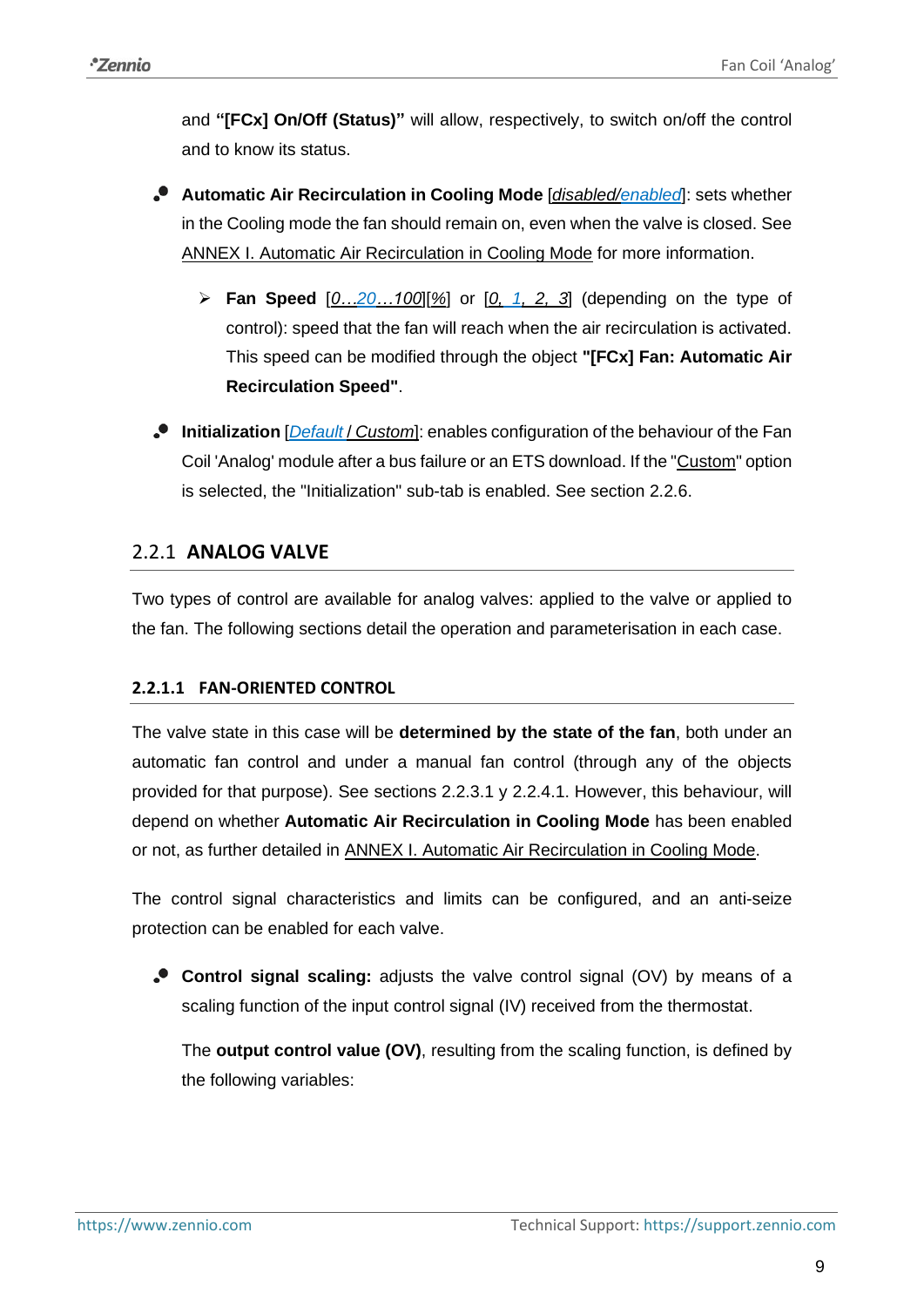

- ➢ **Input control value (***IV***):** control value received from the thermostat. The objects that will store this value will be **"[FCx] Control Variable (Heating)"** and **"[FCx] Control Variable (Cooling)"**.
- ➢ **Minimum/Maximum input value (***X1/X2***):** values of the input control signal which determine from which value the valve shall start to open and from which value the valve is considered fully open. For values below the minimum the valve will remain closed and values above the maximum will be ignored, as the valve is considered to be already open.
- ➢ **Minimum/Maximum output value (***Y1/Y2***):** valve control values determining minimum and maximum opening percentages. These are specific characteristics of each valve.

The objects that will store the output control value, **"[FCx] Valve: Control (1 Byte)"** (for fan coil of two pipes) and **"[FCx] Cooling Valve: Control (1 Byte)"** and **"[FCx] Heating Valve: Control (1 Byte)"** (for fan coil of four pipes), must be linked to the appropriate actuator.

*Example: Valve that, for installation reasons, is configured:*

- *Y1 = 10%* → *Minimum valve opening value.*
- $\cdot$ *Y2 = 75%* → *Maximum valve opening value.*

 $\bullet$ *X1 = 33%* → *Minimum regulation value for the valve to start opening.*

 $\cdot$ *X2 = 66%* → *Control value at which the valve is considered fully open (in this case 75%).*

- o *With an input value (VE) of 20%, the valve does not open. Minimum input regulation value 33%.*
- o *With an input value (VE) of 40%, the valve outlet value (VS) will be 23.8%.*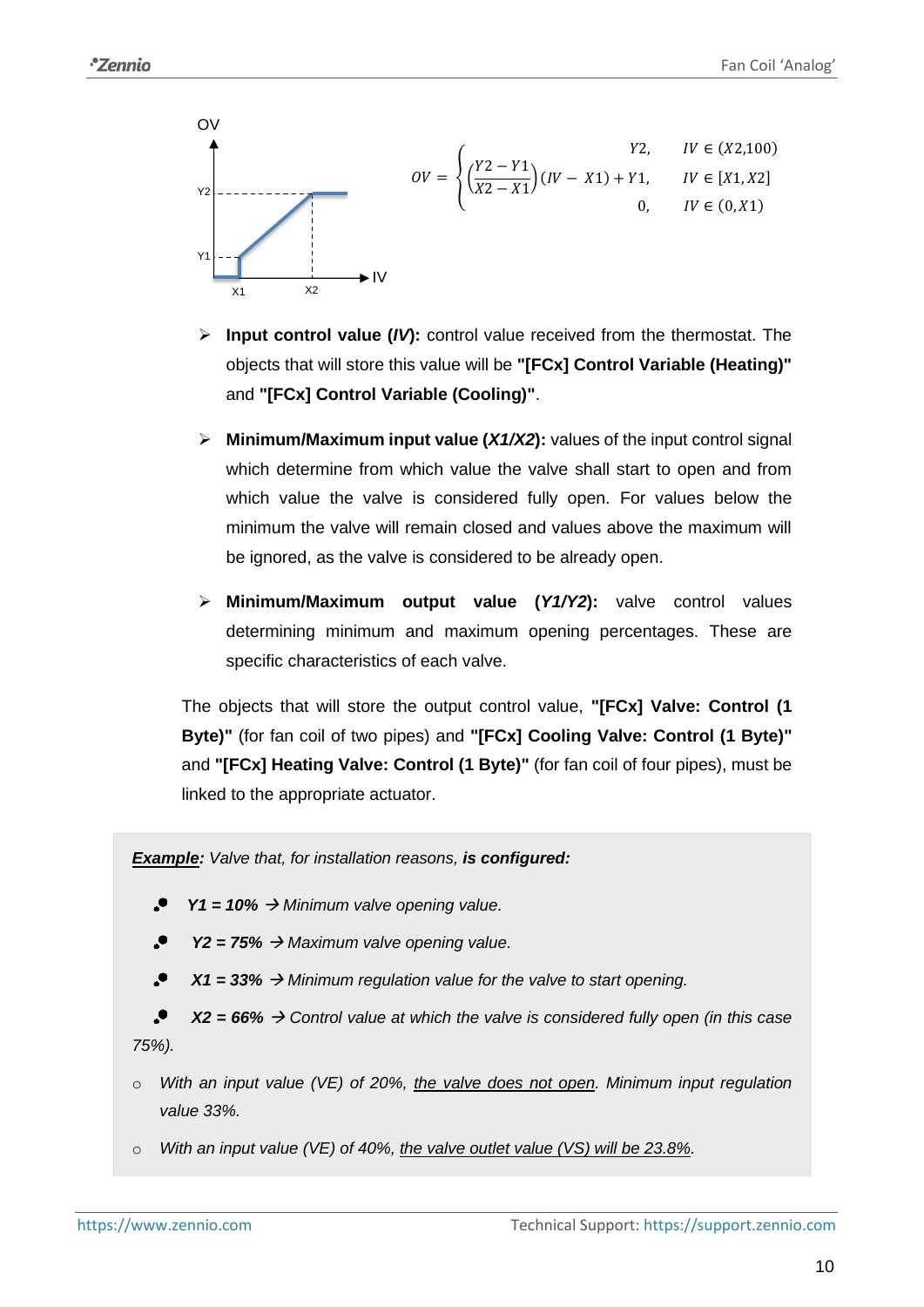- o *With an input value (VE) of 70%, the valve outlet value (VS) will be 75%.*
	- **Control signal change limits:** prevent damage to the valve due to small changes in its position and/or permanent activation of the valve.
	- **Anti-seize protection:** automatic and independent functionality for each valve, which prevents the valves from remaining in a fixed position, either open or closed, for longer than the configured time. Every time the anti-seize period expires, the valve will automatically switch to the inverse position, remaining at it until the execution time ends. After that, the valve will recover the previous state or, if a control or mode change command has been received during the run, to the new corresponding position.

**Note:** *To minimise the undesirable effects that the anti-seize protection may cause (e.g., opening the heating valve in summer, opening the cooling valve in*  winter, or closing the heating valve in winter), the fan will turn off during the *execution of the anti-seize protection, except in the specific case that the action consists in closing the cooling valve and the air recirculation is active; in such case, the desired fan speed will be the air recirculation speed.*

**Note:** *For safety reasons, if 4 pipes are configured and the anti-seize protection is initiated on the cooling valve when it is closed and the heating valve is open, then both will change their status avoiding having both valves open at the same time.*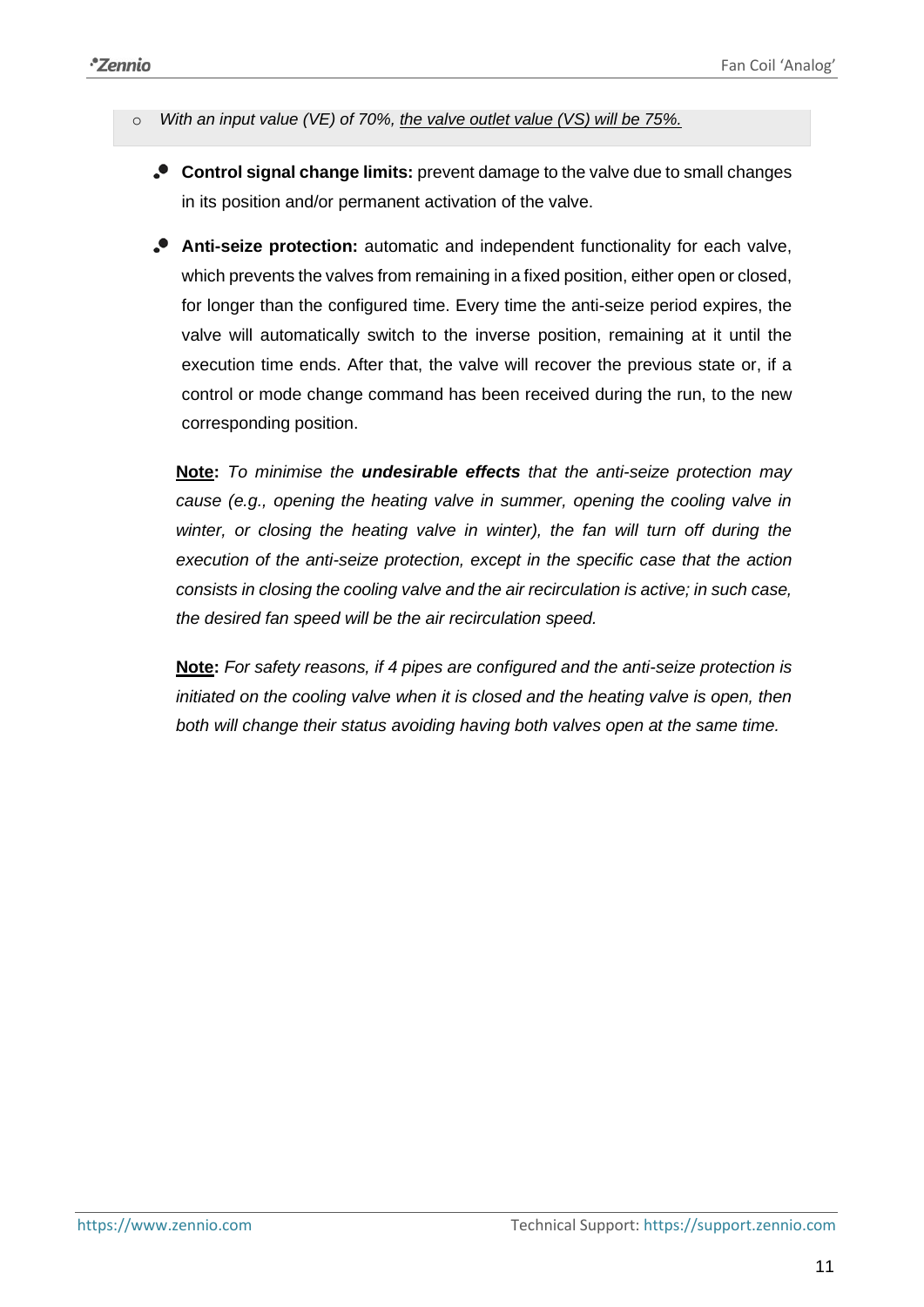#### **ETS PARAMETERISATION**

This section includes all parameters related to the configuration of the cooling and heating valves.

| General                                          | CONTROL SIGNAL SCALING                  |                                                               |        |
|--------------------------------------------------|-----------------------------------------|---------------------------------------------------------------|--------|
| Fan Coils<br>-                                   |                                         | Y <sub>2</sub>                                                |        |
| Configuration<br>Fan Coil 1<br>$\qquad \qquad -$ |                                         |                                                               |        |
| Valve(s)<br>Fan                                  |                                         | Y <sub>1</sub><br>$\overline{\mathsf{x}_1}$<br>X <sub>2</sub> |        |
|                                                  | Minimum Input Value (X1)                | $\frac{4}{v}$<br>0                                            | %      |
|                                                  | Maximum Input Value (X2)                | A<br>100<br>٠                                                 | %      |
|                                                  | Minimum Output Value (Y1)               | ۰<br>0<br>$\overline{\phantom{a}}$                            | %      |
|                                                  | Maximum Output Value (Y2)               | $\Delta$<br>100<br>$\overline{\phantom{a}}$                   | %      |
|                                                  | <b>CONTROL SIGNAL CHANGE LIMITS</b>     |                                                               |        |
|                                                  | Minimum Change between Output Signals 5 | $\frac{4}{v}$                                                 | %      |
|                                                  | Minimum Time between Output Signals     | 10                                                            | ٠<br>۰ |
|                                                  |                                         | O <sub>s</sub><br>min<br>- 1                                  |        |
|                                                  | <b>ANTI-SEIZE PROTECTION</b>            |                                                               |        |
|                                                  | <b>Anti-Seize Protection</b>            | ☑                                                             |        |
|                                                  | Periodicity                             | ÷<br>$\overline{7}$                                           | day(s) |
|                                                  | Duration                                | $\hat{\mathbf{v}}$<br>5                                       | min    |

**Figure 4.** Fan Coil – Analog Valve.

The parameters are the following:

- **Control Signal Scaling** 
	- ➢ **Minimum Input Value (X1)** [*0…100*][*%*]: defines the minimum regulation value to be received from the thermostat that will cause the valve to start opening.
	- ➢ **Maximum Input Value (X2)** [*0…100*][*%*]: defines the maximum regulation value to be received from the thermostat that will cause the maximum opening of the valve.
	- ➢ **Minimum Output Value (Y1)** [*0…100*][*%*]: defines the minimum operating value of the valve at which it will start to open.
	- ➢ **Maximum Output Value (Y2)** [*0…100*][*%*]: defines the maximum operating value of the valve, maximum opening position.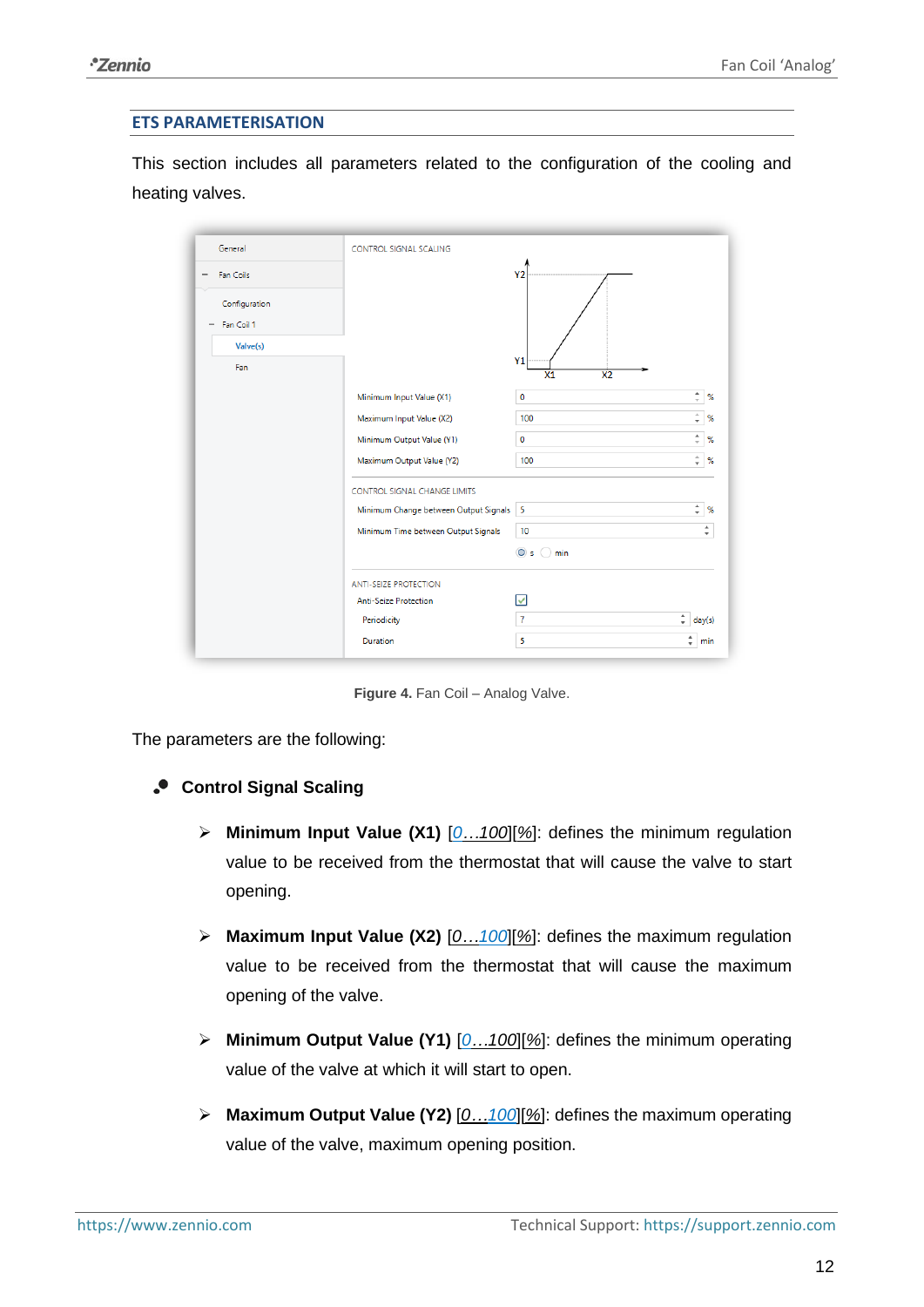**Note:** *If, as a result of a parameterisation error, the minimum value of the control signal (input or output) is greater than a maximum value, 0% (minimum) and 100% (maximum) will be taken as control signal scaling range.*

## **Control Signal Change Limits**

- ➢ **Minimum Change between Output Signals** [*0…5…100*][*%*]: minimum increase or decrease in the output signal value with respect to the last value that caused a change in the valve position.
- ➢ **Minimum Time between Output Signals** [*[0…10…3600][s] / [0…1440][min]*]: minimum time that must elapse since the last action that caused a change in valve position.

## **Notes:**

- *The parameter minimum change between output signals is not taken into account if the command involves a change to the maximum value, or a closing of the valve.*
- *Both parameters (minimum change and minimum time between output signals) must be met for the control signal to be sent to the valve. If the output signal exceeds the parameterized minimum change value, but the minimum time between output signals has not been met, the sending will take place once the parameterized time has elapsed.*

## **Anti-Seize Protection**

- ➢ **Anti-Seize Protection** [*disabled/enabled*]: enables or disables the valve anti-seize protection function, and with it the objects **"[FCx] Valve: Anti-Seize Protection (Status)"** (for fan coil of two pipes) and **"[FCx] Cooling Valve: Anti-Seize Protection (Status)"** and **"[FCx] Heating Valve: Anti-Seize Protection (Status)"** (for fan coil of four pipes), which will take the value "1" when the function is running or "0" otherwise.
	- **Periodicity** [*1…7…255*][*day(s)*]: defines the maximum time that the valve can remain in the same position.
	- **Duration** [*1…5…10*][*min*]: defines the run time of the anti-seize protection. During this time the valve will remain in the opposite position.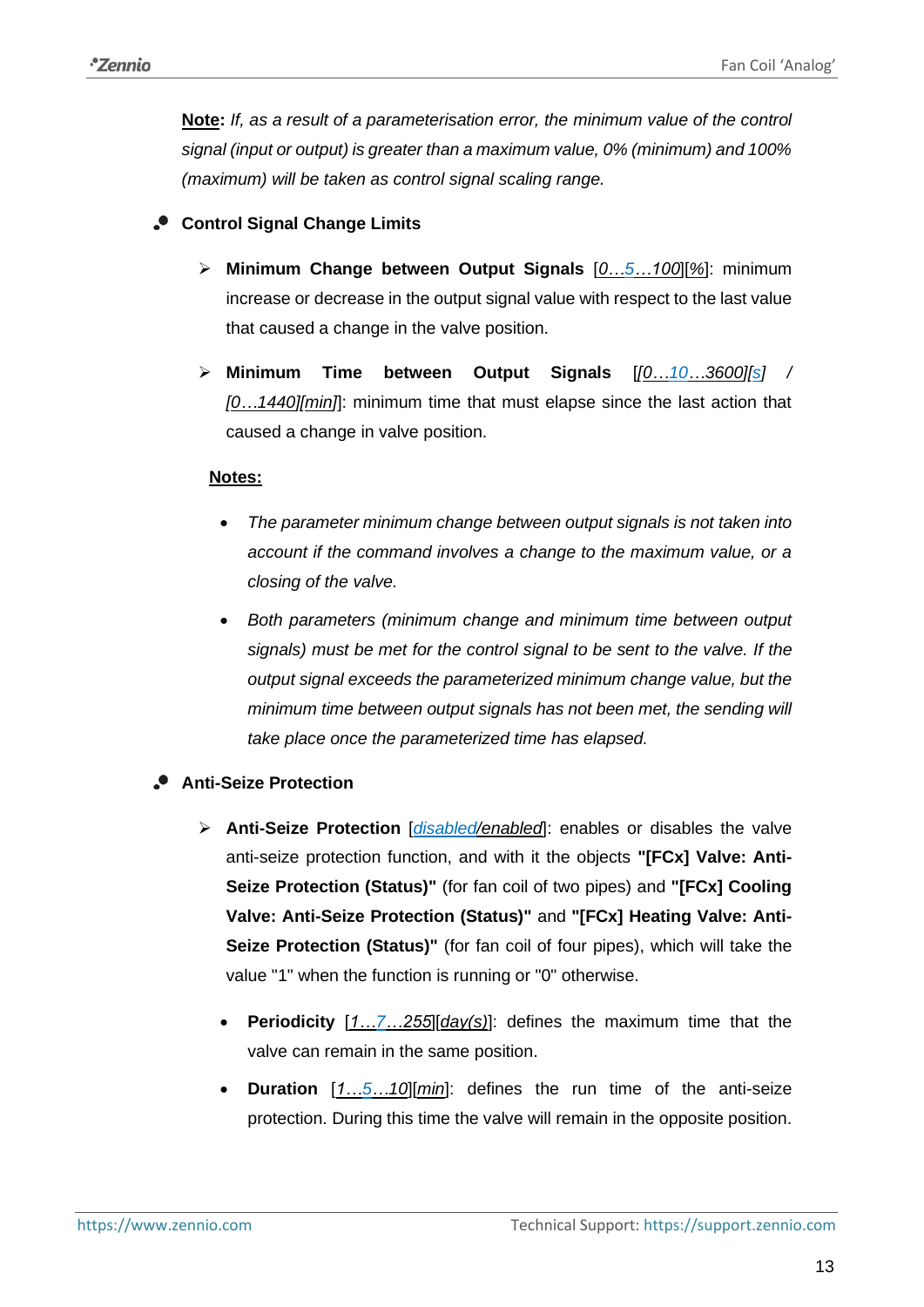### <span id="page-13-1"></span>**2.2.1.2 VALVE-ORIENTED CONTROL**

In this case, the control will focus on responding the orders over the valves that arrive from the bus, making the fan state depend on these orders.

The control signal characteristics and limits can be configured, and an anti-seize protection can be enabled for each valve. The parameters are analogous to the fanoriented control. See section [2.2.1.1.](#page-8-1)

## <span id="page-13-0"></span>**2.2.2 BINARY VALVE (RELAYS)**

As with analog valves, two types of control are available for binary valves (relays): applied to the valve or applied to the fan. The following sections detail the operation and parameterisation in each case.

## <span id="page-13-2"></span>**2.2.2.1 FAN-ORIENTED CONTROL**

As with the analog valve (see section [1.1.1\)](#page-8-2), the control will focus on responding the orders over the fan that arrive from the bus, making the valve state depend on these orders.

The relay control characteristics and control signal limits can be configured and an antiseize protection can be enabled for each valve. The latter has the same functionality as the analog valve (see section [2.2.1.1\)](#page-8-1).

- **Relay Control**: set the **value that defines the open state** of the valve, i.e., whether it is the value "0" or the value "1" the one to be interpreted as "open valve" in the object related to the valve.
	- ➢ **Input control value (***IV***):** control value received from the thermostat. The objects that will store this value will be **"[FCx] Control Variable (Heating)"** and **"[FCx] Control Variable (Cooling)"**.

The objects that will store the output control value, **"[FCx] Valve: Control (1 Bit)"** (for fan coil of two pipes) and **"[FCx] Cooling Valve: Control (1 Bit)"** and **"[FCx] Heating Valve: Control (1 Bit)"** (for fan coil of four pipes), must be linked to the appropriate actuator.

**Control signal change limits:** prevent damage to the valve due to successive commutations of the valve.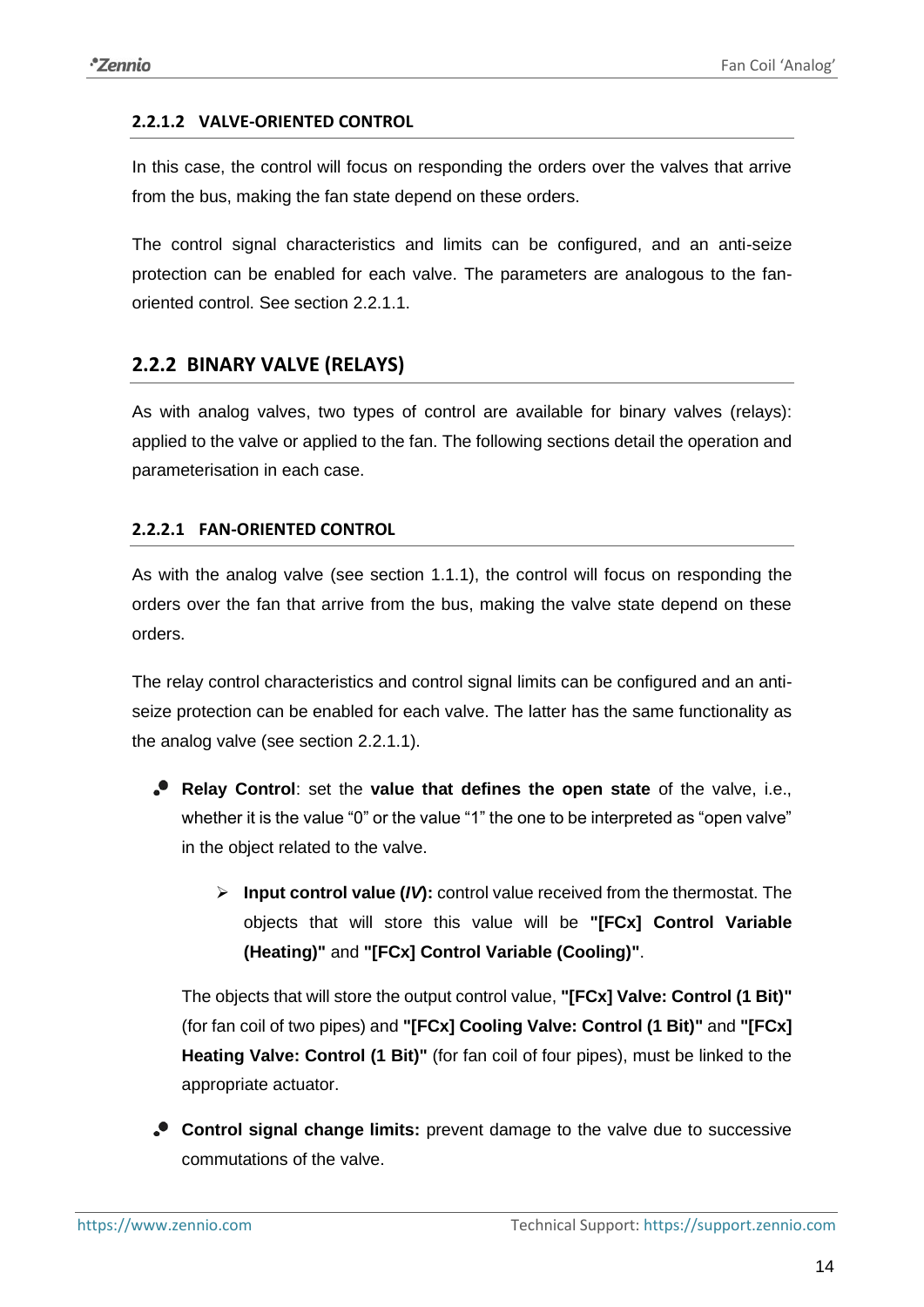#### **ETS PARAMETERISATION**

This section includes all parameters related to the configuration of the binary valves.

| General                                                      | <b>RELAY CONTROL</b>                                                 |                                                                 |
|--------------------------------------------------------------|----------------------------------------------------------------------|-----------------------------------------------------------------|
| Fan Coils<br>$\overline{\phantom{a}}$                        | Value Sent to Open/Close Valve                                       | $\bigcirc$ 0 = Open; 1 = Closed $\bigcirc$ 0 = Closed; 1 = Open |
| ▽<br>Configuration<br>Fan Coil 1<br>$\overline{\phantom{a}}$ | <b>CONTROL SIGNAL CHANGE LIMITS</b><br>Minimum Time between Switches | ۰<br>10                                                         |
| Valve(s)                                                     |                                                                      | $\circ$ s $\circ$ min                                           |
| Fan                                                          | <b>ANTI-SEIZE PROTECTION</b><br><b>Anti-Seize Protection</b>         |                                                                 |

**Figure 5.** Fan Coil – Binary Valve – Fan-Oriented Control.

The parameters are the following:

- **Value Sent to Open/Closed Valve** [*0 = Open; 1 = Closed / 0 = Closed; 1 = Open*].
- **Minimum Time between Switches** [*[0…10…3600][s] / [0…1440][min]*]: minimum time that must elapse since the last action that caused a change in the valve position.

#### <span id="page-14-0"></span>**2.2.2.2 VALVE-ORIENTED CONTROL**

In this case, the control will focus on responding to the orders over the valve that may arrive from the bus.

As for fan-oriented control, the relay control characteristics, control signal limits and antiseize protection can be configured. The parameters are analogous to fan-oriented control (see section [2.2.2.1\)](#page-13-2) except for the method of valve control.

- **Valve control method**: Relay valves may be controlled by two alternative approaches, depending on the type of the communication object (one-byte or binary) used by the external thermostatic controller to send the orders.
	- ➢ **Control Variable (1 Bit)**: The input control variable is a **binary value**, and will determine when the valve should open or close.
	- ➢ **PI Control (1 Byte)**: The input control variable is a **percentage value**, and will determine the fraction of time the valve should remain open on every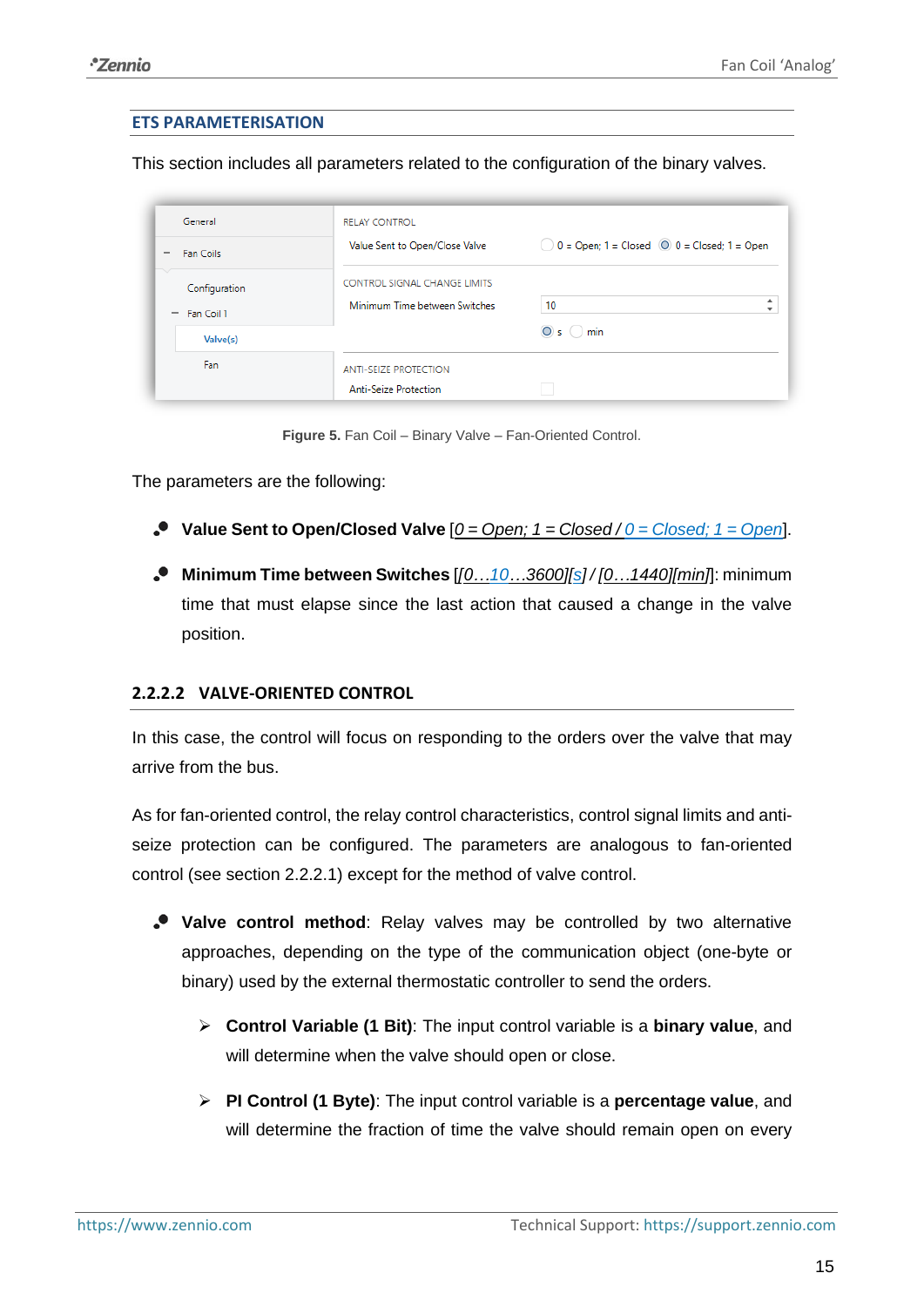cycle. For instance, a value of 50% means the valve must remain open for half of the cycle time.

Being the valves binary type (relays), the second case implies **controlling them through PWM signals** as well, although calculated according to the percentage value. Therefore, it is necessary to parameterise the specific cycle time desired for that PWM control. In the first case, on the contrary, such cycle time is not necessary.

#### **ETS PARAMETERISATION**

When selecting "Applied to the Valve" type of control and the valve is binary type (relays), the "Valve(s)" tab show the next specific options (the rest of the options are analogous to what was explained in section [2.2.2.1\)](#page-13-2)

| Control Method    | Control Variable (1 Bit) O PI Control (1 Byte) |   |
|-------------------|------------------------------------------------|---|
| <b>PWM Period</b> | 14                                             | ٠ |
|                   | $\odot$ min $\odot$ h                          |   |

**Figure 6.** Fan Coil – Binary Valve – Valve-Oriented Control.

The parameters are the following:

- **Control Method** [*Control Variable (1 Bit) / PI Control (1 Byte)*].
	- ➢ Control Variable (1 Bit): enables the objects "**[FCx] Cooling Valve: Control Variable (1 Bit)**" and / or "**[FCx] Heating Valve: Control Variable (1 Bit)**", provided for the reception of open / close orders for the valve from the KNX bus.
	- ➢ PI Control (1 Byte): the objects "**[FCx] Control Variable (Cooling)**" and / or "**[FCx] Control Variable (Heating)**", are provided for the reception of PI control percentage values from the KNX bus. If this option is selected, the following parameter appears:
		- **PWM Period** [*[1…14…1440][min]* / *[1…24][h]*]: sets the cycle time for the PWM control.

In any of the two cases, the output objects "**[FCx] Cooling Valve: Control (1 Bit)**" and "**[FCx] Heating Valve: Control (1 Bit)**" (for fan coil of four pipes) and "**[FCx] Valve: Control (1 Bit)**" (for fan coil of two pipes) will be available.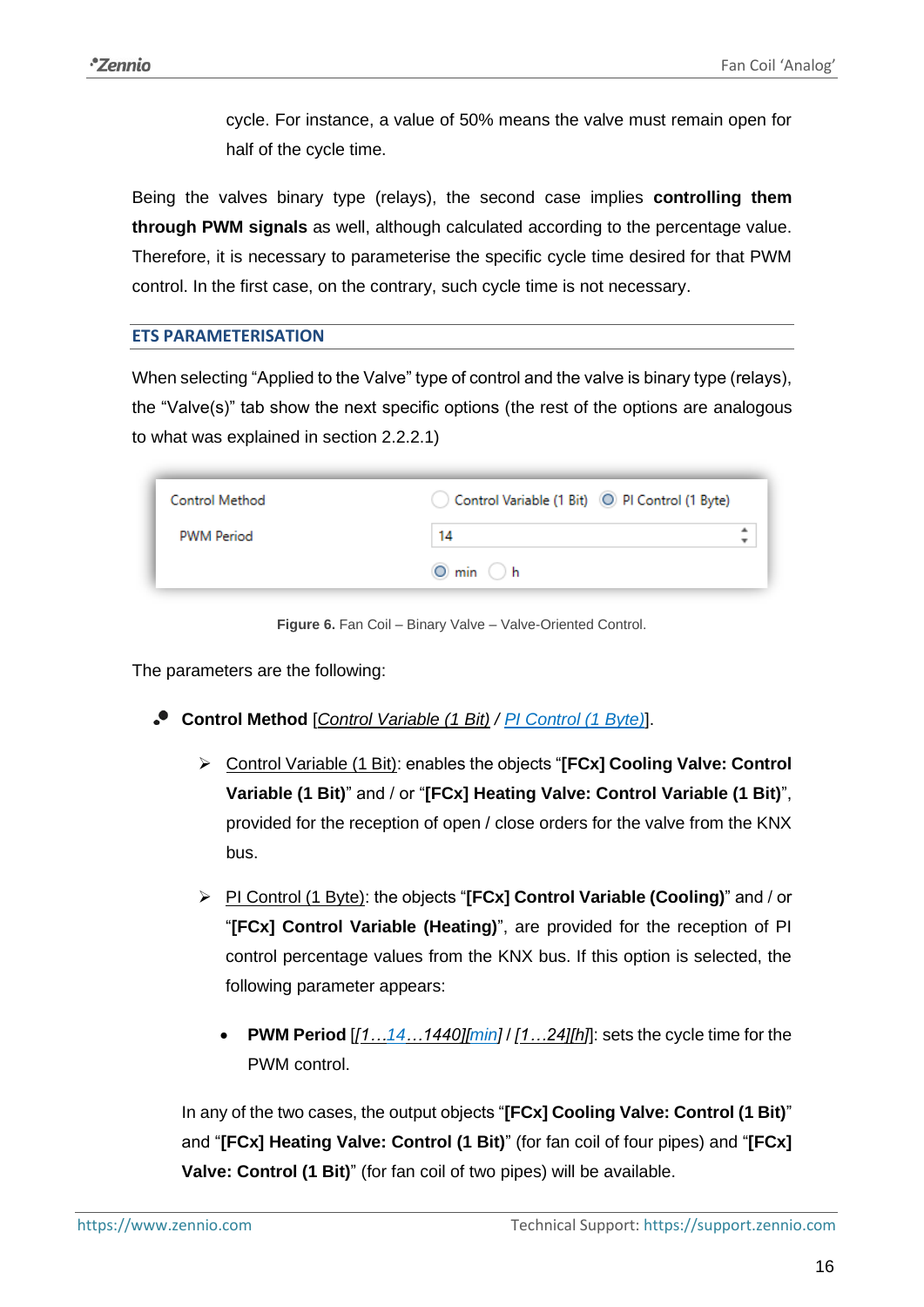## <span id="page-16-0"></span>**2.2.3 ANALOG FAN**

The following section detail the operation and parameterisation of an analog fan, for fanoriented control and valve-oriented control.

## <span id="page-16-1"></span>**2.2.3.1 FAN-ORIENTED CONTROL**

The fan features an **automatic** control, in which its speed is calculated by the module itself and an external reference, and a **manual** control, in which the fan speed will be controlled externally; the user can directly take part in the selection of the desired speed through a set communication object of different types, independently of the value received through the objects of the automatic fan control.

The fan speed will always comply a **minimum value to active fan** and a **minimum** and a **maximum allowed speed**. If the latter is less than 100% a **Boost mode** can be additionally configured, in which a fixed value is set, allowing the **maximum value** to be exceeded for a certain period.

When both, the manual and the automatic control modes are allowed, an object is provided to switch from one mode to the other, although **the reception of a manual order** causes itself a switch to the manual control mode. It is possible to parameterise which of the two control modes must be active **after download**, and also a **time-out counter** so the automatic control mode is automatically triggered back after some time with no activity under the manual control mode.

Regarding the **manual control**, the communication objects that permit switching the fan speed are of different types and are in any case conditioned by the number of fan speeds parameterised, according to the next table: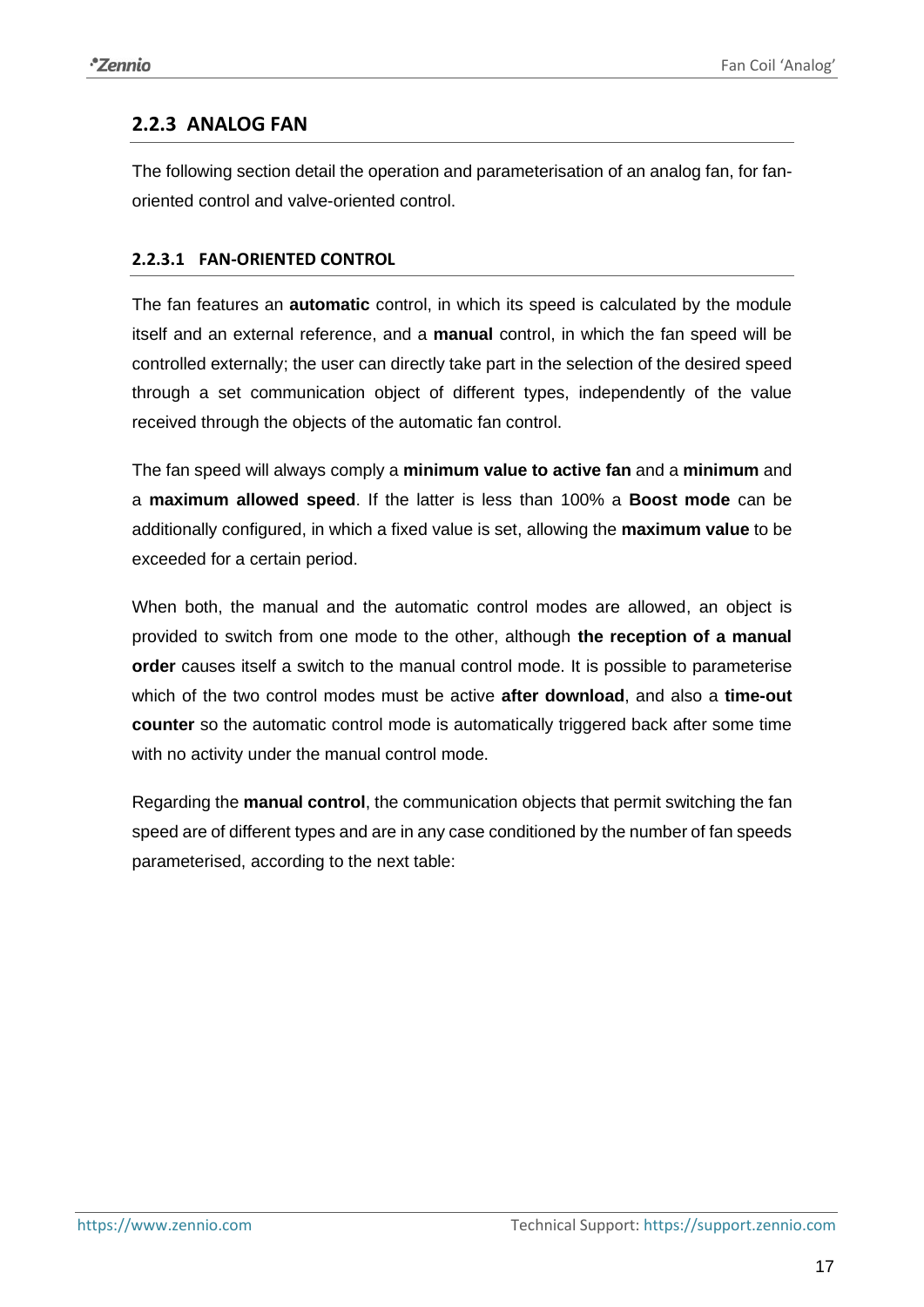| <b>Available speeds</b> | <b>Speed</b>   | <b>Percentage</b> |
|-------------------------|----------------|-------------------|
|                         | 0              | 0%                |
| <b>Two speeds</b>       | 1              | 50%               |
|                         | $\overline{2}$ | 100%              |
|                         | 0              | 0%                |
| <b>Three speeds</b>     | 1              | 33%               |
|                         | 2              | 66%               |
|                         | 3              | 100%              |
|                         | $\overline{0}$ | 0%                |
|                         | 1              | 25%               |
| <b>Four speeds</b>      | $\overline{2}$ | 50%               |
|                         | 3              | 75%               |
|                         | $\overline{4}$ | 100%              |
|                         | 0              | 0%                |
|                         | 1              | 20%               |
| <b>Five speeds</b>      | 2              | 40%               |
|                         | 3              | 60%               |
|                         | 4              | 80%               |
|                         | 5              | 100%              |

Table 1. Equivalence in percentage according to the number or speeds

<span id="page-17-0"></span>**Step-control objects**: one-bit objects for increasing or decreasing the speed level sequentially, either **cyclically** (a further step once reaching the maximum level activates the minimum level again) or not.









The above sequence can incorporate an additional state: **the automatic speed mode**, which allows switching to automatic control. The following options are possible: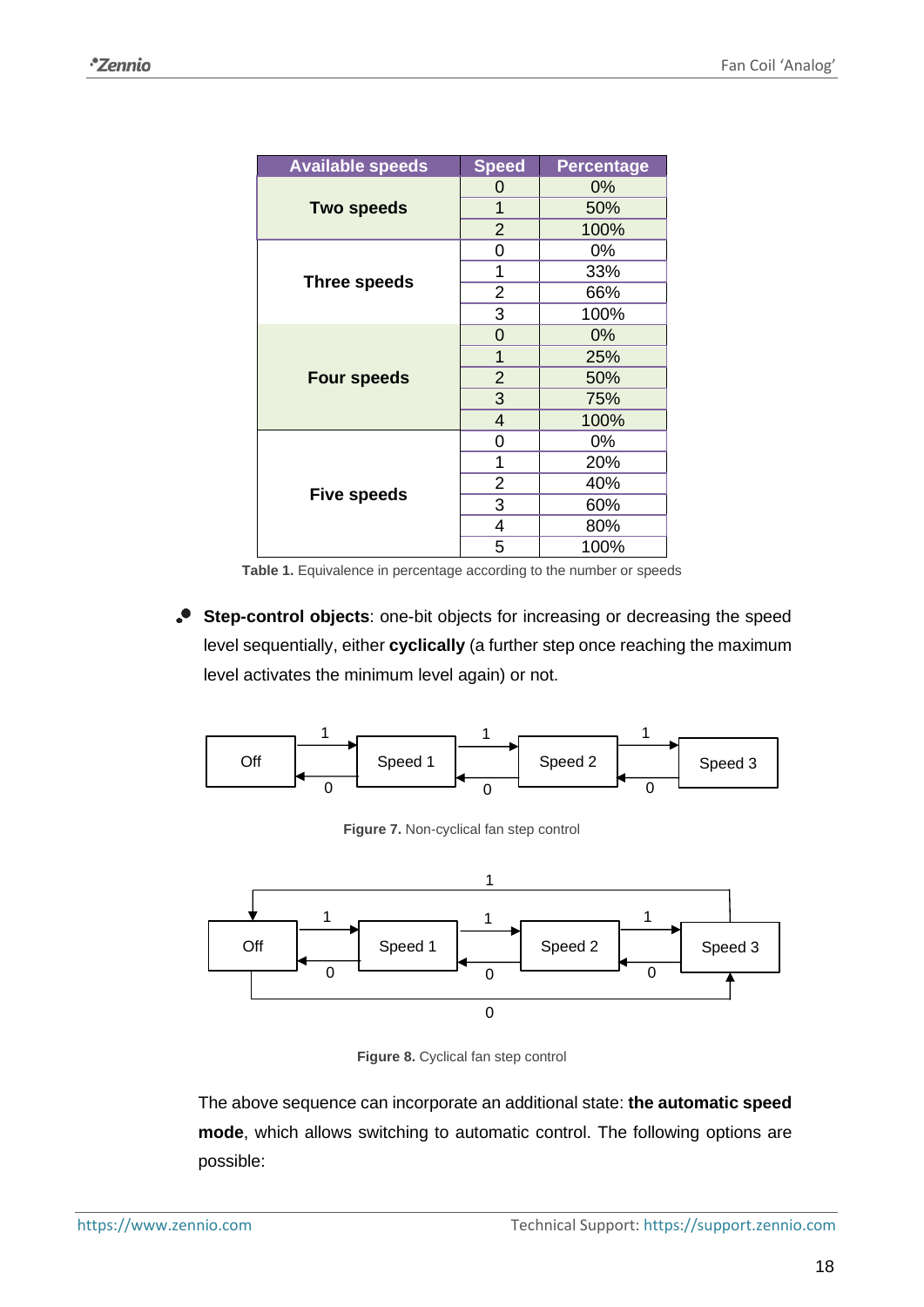- ➢ Non-cyclical control:
	- Activate automatic speed mode if, being the fan off, a request to decrease the speed is received.
	- Activate automatic speed mode if, being the fan at the maximum speed level, a request to increase the speed level is received.
	- Activate the automatic speed mode in any of the two previous cases.
- $\triangleright$  Cyclical control: the automatic speed will be an intermediate state between the two ends of the sequence.
- **One-bit objects (one per speed)**, which activate a particular speed level on the reception of the value "1".
- **One-byte enumerated object**: the speed switch will take place upon the arrival of the proper integer value (0, 1, 2, 3, 4, 5).
- **Percentage object**: the speed switch will take place upon the arrival of the proper percentage value.

As with the valve, the **control signal change limits** prevent damages to the fan due to small changes in its speed and/or permanent modifications of the fan speed.

On the other hand, a **delay to activate and deactivate fan** can be defined for each operating mode (cooling/heating). These delays will establish how much time must elapse from the arrival of the control signal that generates the fan on or off, until the output control command is sent to the fan. If there is a parameterised **minimum time for**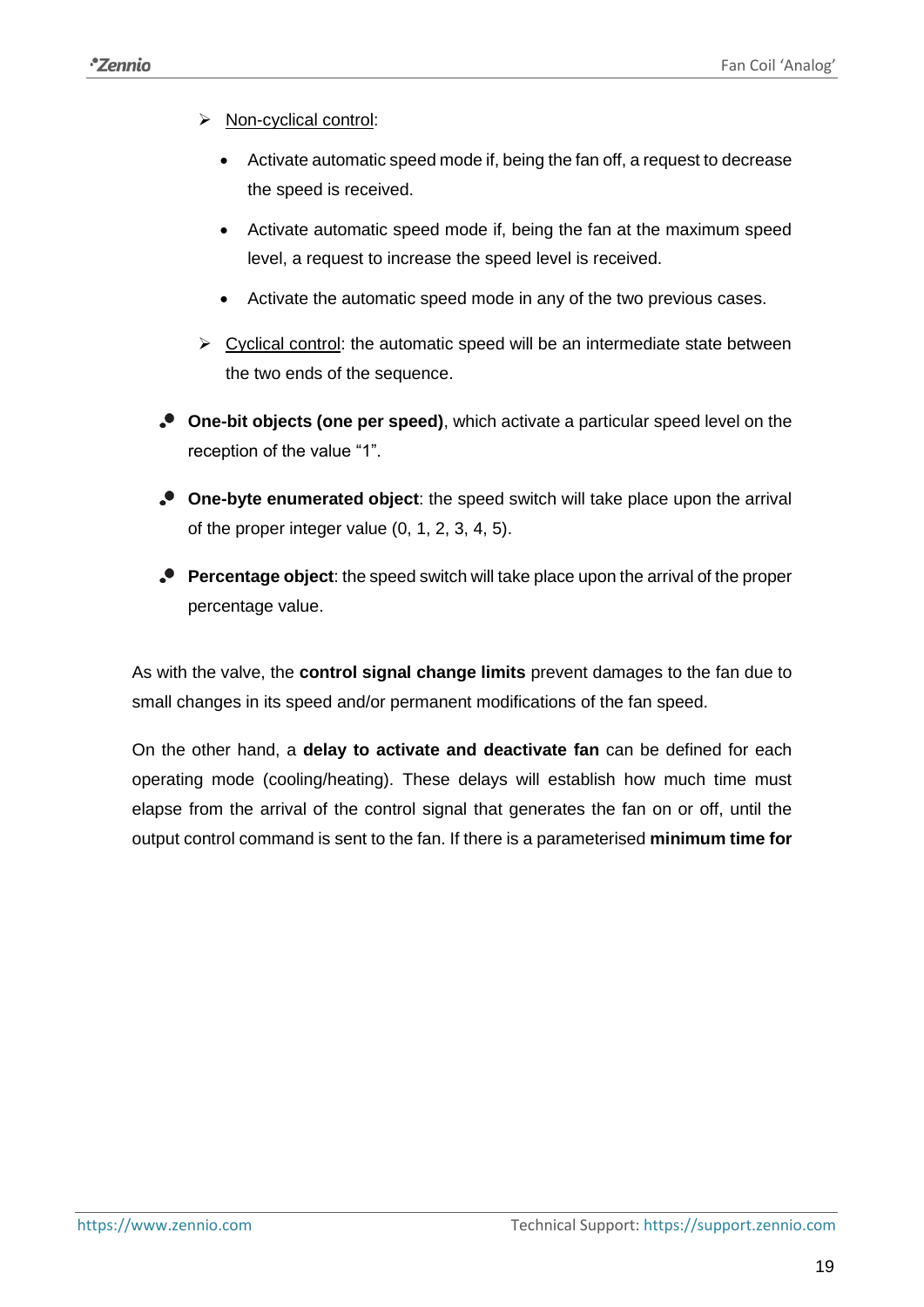**mode change** (see section [0\)](#page-4-2), this delay will be applied together with the fan activation and deactivation delays as follows:



**Figure 9.** Delay for fan activation/deactivation.

**ETS PARAMETERISATION**

| <b>MODE</b>                                        |                                                              |
|----------------------------------------------------|--------------------------------------------------------------|
| Control Mode                                       | Automatic + Manual                                           |
| Mode after ETS Download                            | O Automatic   Manual                                         |
| Mode Object Polarity                               | $0 =$ Automatic; 1 = Manual<br>$0 =$ Manual; $1 =$ Automatic |
| Return to Automatic Mode after a Period<br>of Time | ✓                                                            |
| <b>Manual Control Duration</b>                     | 30                                                           |
|                                                    | ) h<br>min                                                   |



- **Control Mode** [*Automatic / Manual / Automatic + Manual*]. If "Automatic + Manual" is selected, the parameters corresponding to the mode change are displayed:
	- ➢ **Mode after ETS Download** [*Automatic / Manual*].
	- ➢ **Mode Object Polarity** [*0 = Automatic; 1 = Manual / 0 = Manual; 1 = Automatic*]: sets the polarity of the object that enables switching from one control mode to another **("[FCx] Fan: Manual/Automatic"**), as well as its status object (**"[FCx] Fan: Manual/Automatic (Status)"**).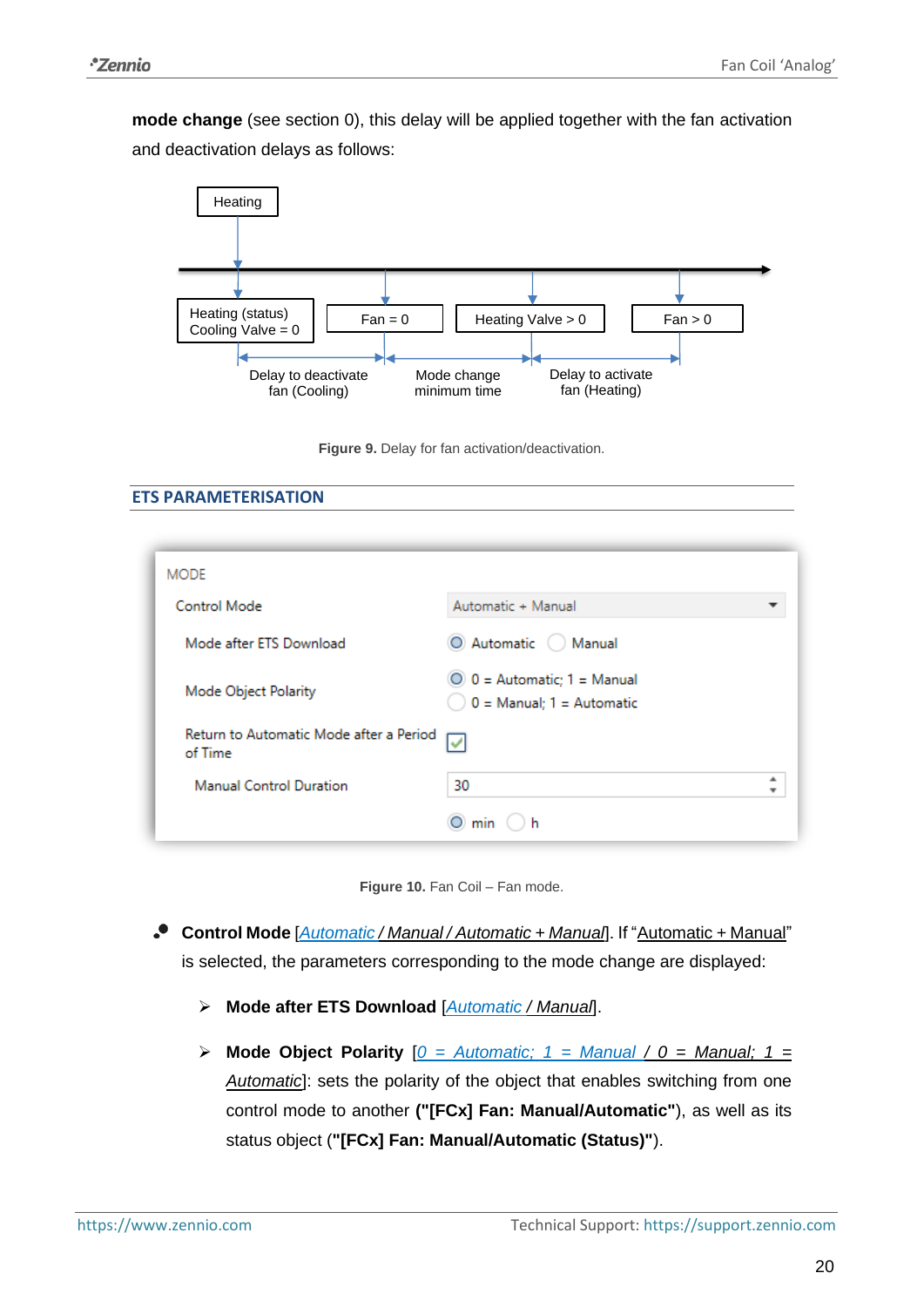- ➢ **Return to Automatic Mode after Period of Time** [*disabled/enabled*]. Enabling this functionality displays the parameters for its configuration:
	- **Manual Control Duration** [*0…30…1440*][*min*] / [*0*…*24*][*h*]. If, after this time, the fan has not received any new manual control command (**"[FCx] Manual Fan: Speed"**), the automatic control mode will be restored. This time can be modified through the object **"[FCx] Manual Fan: Manual Control Duration"**.

| <b>MANUAL CONTROL</b>        |                                      |   |
|------------------------------|--------------------------------------|---|
| Step Control (1 bit)         | $\checkmark$                         |   |
| <b>Type</b>                  | O Non Cyclical C Cyclical            |   |
| Include Auto Fan as Step     |                                      |   |
| Position of Auto Fan         | Auto <-> Speed 0  Speed Max <-> Auto |   |
| Individual Control (1 bit)   |                                      |   |
| Enumeration Control (1 byte) |                                      |   |
| Percentage Control (1 byte)  |                                      |   |
| Number of Fan Speeds         | 3                                    | ▲ |



If the **Manual** or **Automatic + Manual** option is selected, the parameters for manual control are displayed:

- **Step Control (1 bit)**  $\frac{1}{\text{disabled/enabled}}$ : increases or decreases the fan speed on receiving '1' or '0' respectively for the object **"[FCx] Manual Fan: Step Control"**. When this parameter is enabled, it appears:
	- ➢ **Type** [*Non Cyclical/Cyclical*]: allows activation of the minimum level or auto after the maximum level. If the chosen option is "Non Cyclical" it can be selected:
		- **Position of Auto Fan** [*Auto <-> Speed 0 … Speed Max <-> Auto/Auto <-> Speed 0 … Speed Max/ Speed 0 … Speed Max <-> Auto*]. Allows to switch to auto when decreasing speed 0, increasing maximum speed or both.
- **Individual Control (1 bit)** [*disabled/enabled*]: when a '1' is received through the object **"[FCx] Manual Fan: Speed x"** the corresponding speed of this object is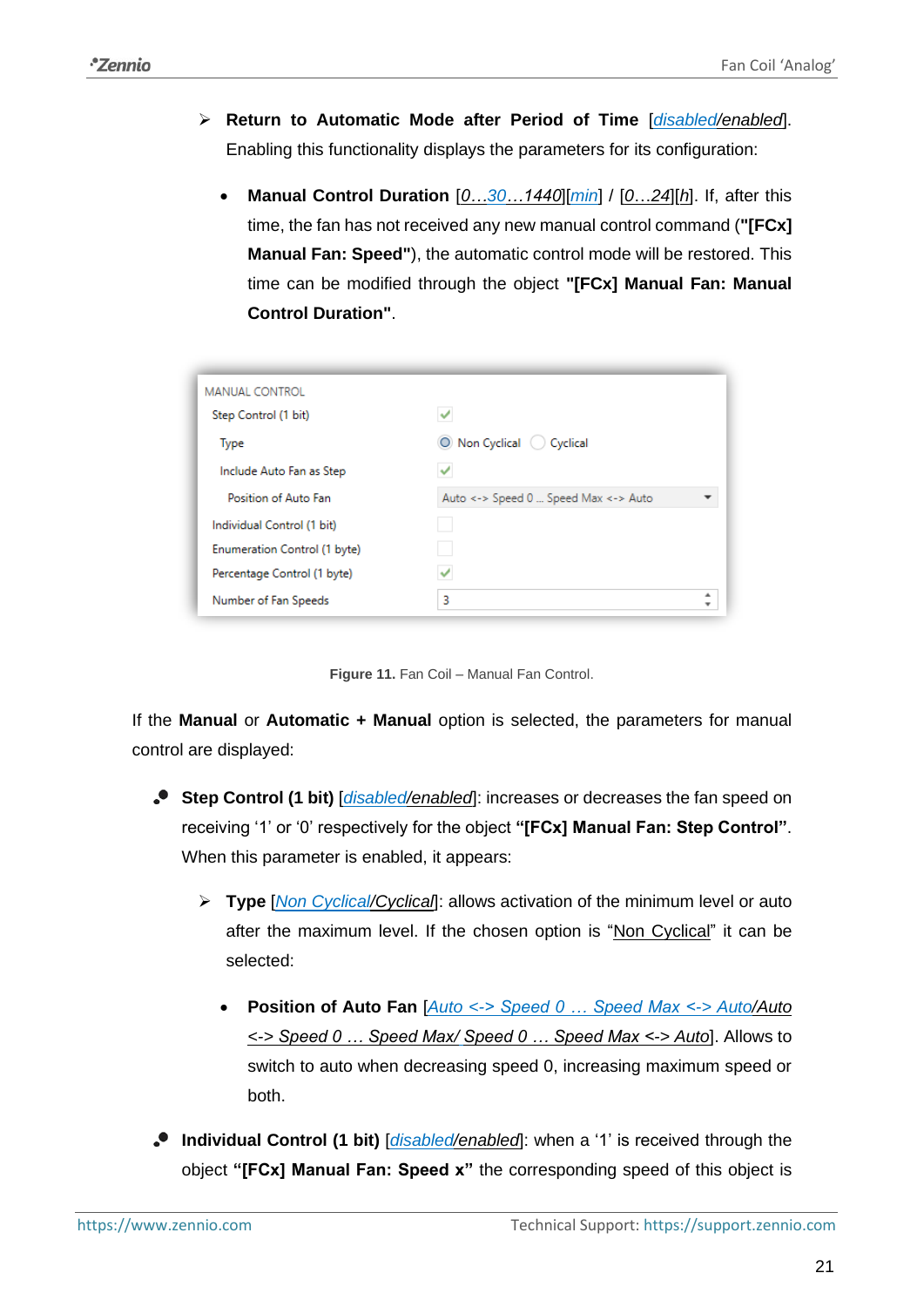applied; if a '0' is received and this specific speed was active, the fan is switched off.

- **Enumeration Control (1byte)** [*disabled/enabled*]: receives the fan speed numerically through the object **"[FCx] Manual Fan: Enumeration Control"**.
- **Percentage Control (1 byte)** [*disabled/enabled*]: receives values between 0% and 100% through the object **"[FCx] Manual Fan: Percentage Control"**.
- **Number of Fan Speed** [*2, 3, 4, 5*]: establishes the number of speeds of the fan and assigns a fixed ventilation value depending on the number of configured speeds (see [Table 1\)](#page-17-0).

| SPEED CONTROL                         |               |                               |        |
|---------------------------------------|---------------|-------------------------------|--------|
| Minimum Value to Activate Fan         | 10            | ۰<br>$\mathbf{r}$             | %      |
| Minimum Value                         | 20            | ዹ<br>$\overline{\phantom{a}}$ | %      |
| Maximum Value                         | 90            | ۸<br>$\overline{\phantom{a}}$ | %      |
| <b>Boost Mode</b>                     | ے             |                               |        |
| Fan Speed                             | 100           | A<br>$\overline{\phantom{a}}$ | %      |
| Duration                              | 10            |                               | ۰<br>v |
|                                       | 0<br>min<br>h |                               |        |
| CONTROL SIGNAL CHANGE LIMITS          |               |                               |        |
| Minimum Change between Output Signals | 5             | ۰<br>$\cdot$                  | %      |
| Minimum Time between Output Signals   | 10            |                               | ┻<br>v |
|                                       | min           |                               |        |

**Figure 12.** Fan Coil – Analog Fan.

## **Fan Speed Control.**

An input signal to control the fan coil generates an **output value** according to the following parameterizable limits:

➢ **Minimum Value to Activate Fan** [*1...10...100*][*%*]. For any input control value lower than this limit, the output will be equal to **zero**.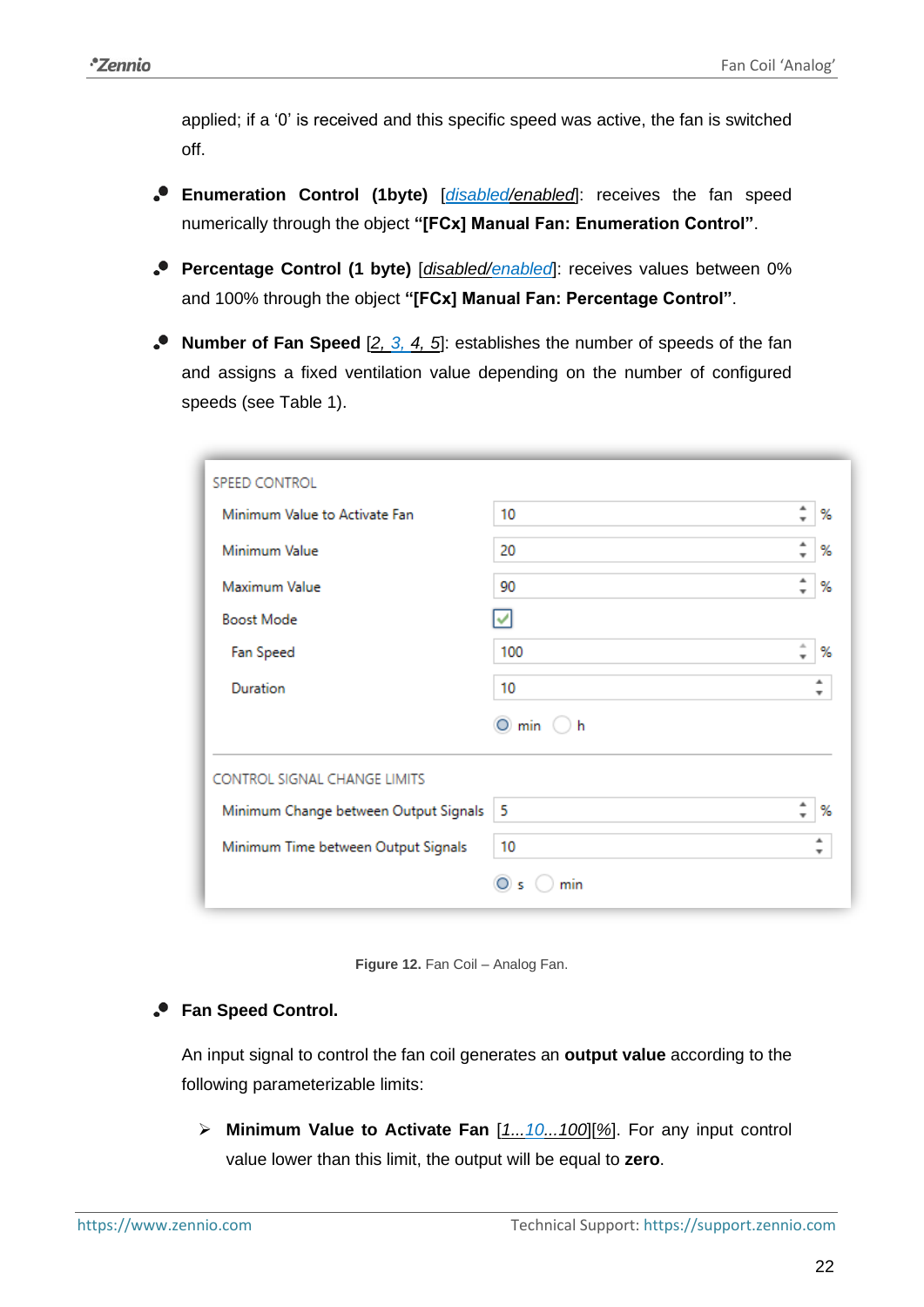**Note:** *If the fan is on and an input value lower than the minimum value to active is received, the fan will be deactivated, except when automatic air recirculation is applied in cooling mode (see [ANNEX I. Automatic Air](#page-35-0)  [Recirculation in Cooling Mode\)](#page-35-0).*

- ➢ **Minimum Value** [*1...20...100*][*%*]. For any input control value lower than this limit (but above a minimum value to activate), the output will be equal to **minimum value**.
- ➢ **Maximum Value** [*1...100*][*%*]: maximum value allowed so that, for any input control value higher than this limit, the generated output will be equal to the **maximum value**.

These parameters also apply to the fan speed manual control through any of the manual control objects.

- ➢ **Boost Mode** [*disabled/enabled*]: allows the **maximum value** to be exceeded for a certain period. Only displayed when the maximum value is less than 100%. The following parameters may be configured:
	- **Fan Speed** [*1...100*][*%*]: output speed when the Boost mode command is received by the object **"[FCx] Fan: Boost Mode"**.
	- **Duration** [*1…10…1440*][*min*] / [*1…24*][*h*]: time the output will be in Boost mode.

**Note:** *While Boost mode is active, automatic control commands are ignored. However, commands received by any manual control object are applied directly, stopping the Boost mode.*

The generated output value will be sent through the communication object **"[FCx] Fan: Speed Control"**.

## **Control Signal Change Limits**

- ➢ **Minimum Change between Output Signals** [*0…5…100*][*%*]: minimum increase or decrease in the output signal value with respect to the last value that caused a change in the fan speed.
- ➢ **Minimum Time between Output Signals** [*[0…10…3600][s] / [0…1440][min]*]: minimum time that must elapse since the last action that caused a change in the fan speed.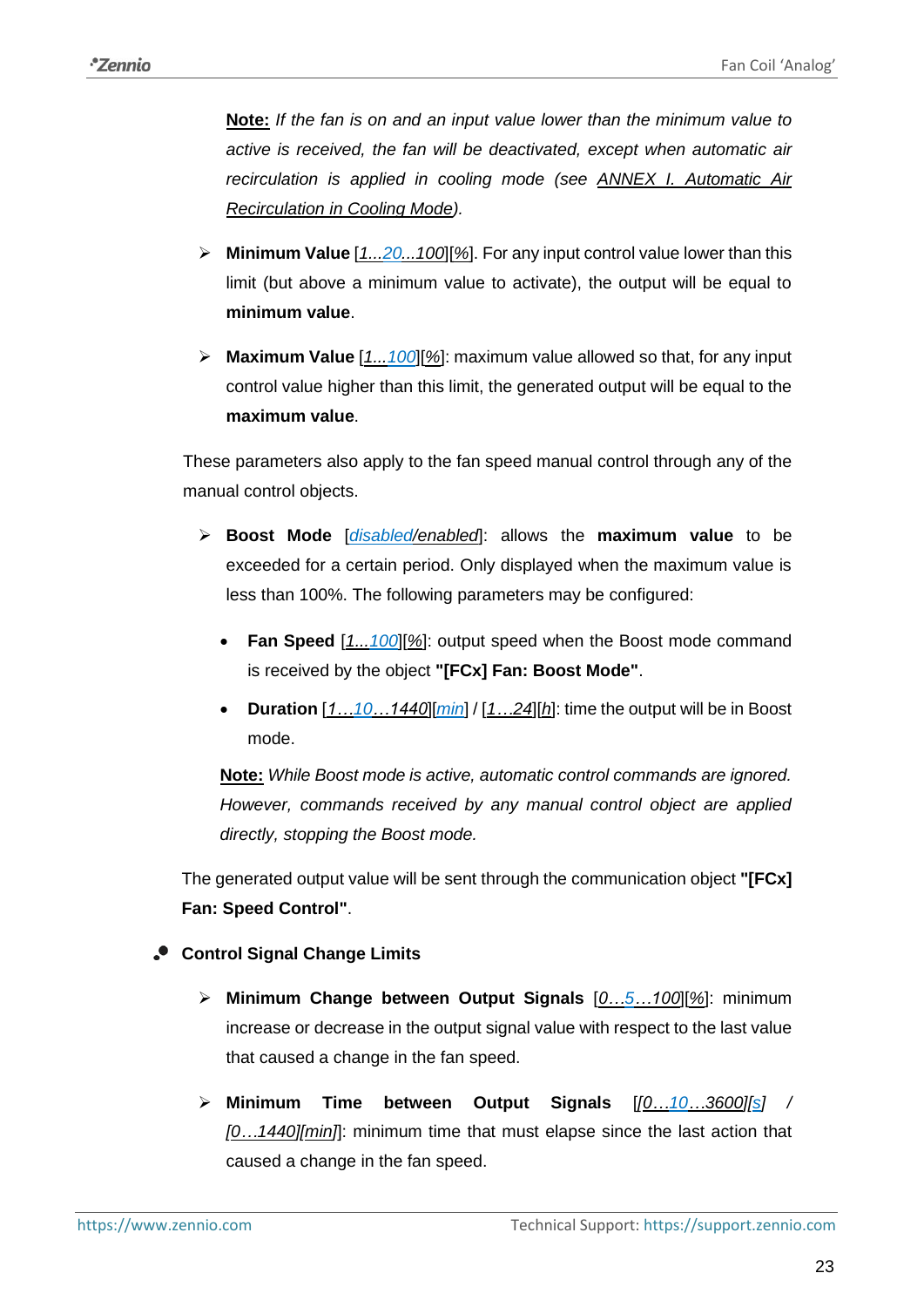## **Notes:**

- *The parameter minimum change between output signals is not considered if the command involves a change to the maximum value, or a turning off the fan.*
- *Both parameters (minimum change and minimum time between output signals) must be met for the control signal to be sent to the fan. If the output signal exceeds the parameterized minimum change value, but the minimum time between output signals has not been met, the sending will take place once the parameterized time has elapsed.*

| ACTIVATION DELAY (COOLING) |                               |  |  |  |
|----------------------------|-------------------------------|--|--|--|
| Delay to Activate Fan      | 0<br>$\overline{\phantom{a}}$ |  |  |  |
|                            | s                             |  |  |  |
| Delay to Deactivate Fan    | 0<br>$\mathbf{v}$             |  |  |  |
|                            | s                             |  |  |  |
| ACTIVATION DELAY (HEATING) |                               |  |  |  |
| Delay to Activate Fan      | 0<br>v                        |  |  |  |
|                            | s                             |  |  |  |
| Delay to Deactivate Fan    | $\Omega$<br>v                 |  |  |  |
|                            | s                             |  |  |  |



## **Activation delay**

For each operating mode (cooling and heating) there will be the following parameters:

- ➢ **Delay to Activate Fan** [*[0…3600][s] / [0…1440][min] / [0…24][h]*]: time that will elapse from the arrival of the control signal that turns on the fan to the sending of the order that will make the activation effective.
- ➢ **Delay to Deactivate Fan** [*[0…3600][s] / [0…1440][min] / [0…24][h]*]: time from the arrival of the control signal that will turn off the fan, to the sending of the order that will make the deactivation effective.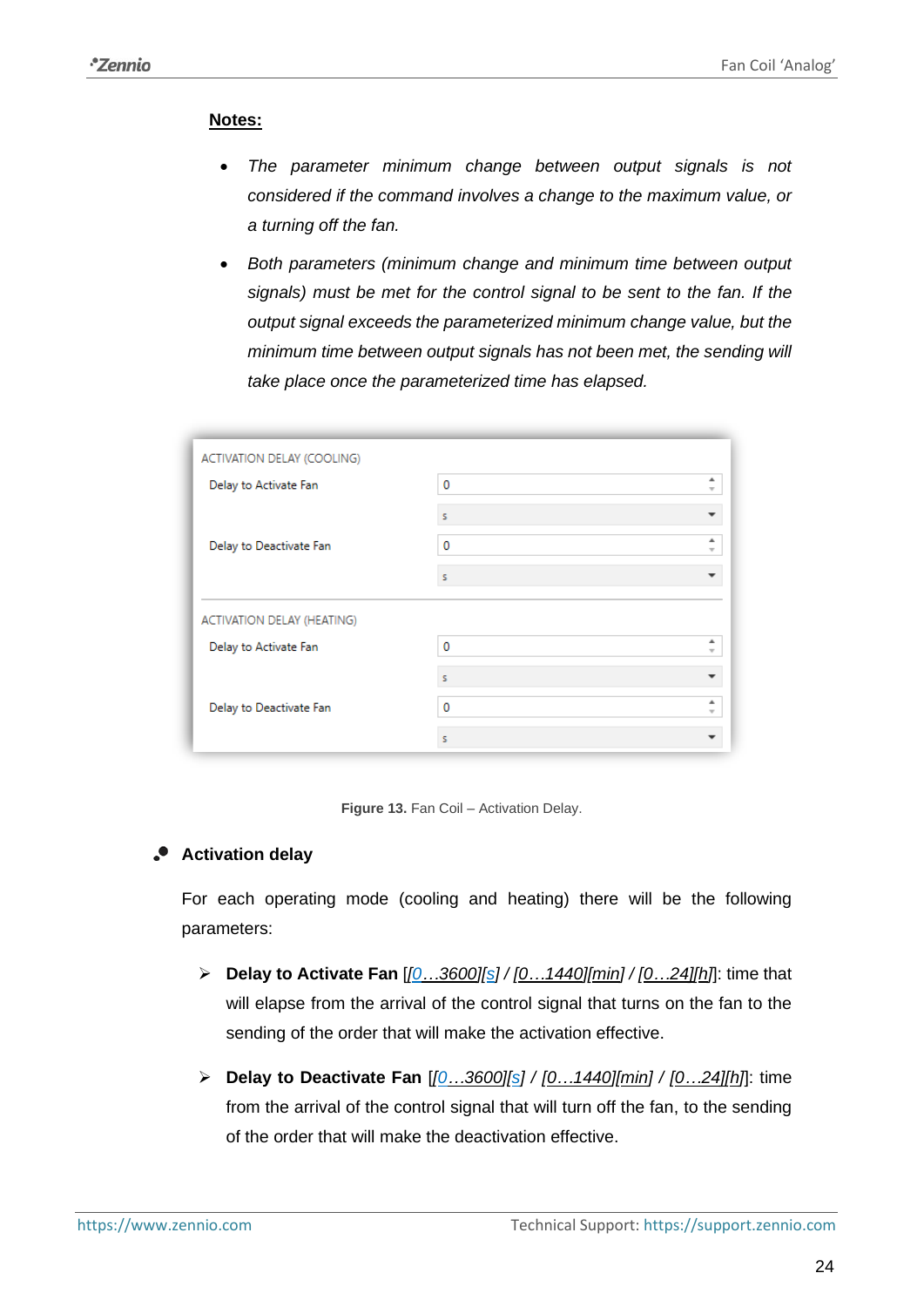#### <span id="page-24-0"></span>**2.2.3.2 VALVE-ORIENTED CONTROL**

In this case, the control will focus on responding to the orders over the valve that may arrive from the bus, making the fan state depend on these orders.

As for fan-oriented control, **automatic** and **manual** control is available and all parameters are analogous (see section [2.2.3.1\)](#page-16-1) except for the speed control method, which does not have minimum speed to activate, as it is now valve-dependent.

| 20                      | %<br>$\overline{\phantom{a}}$      |
|-------------------------|------------------------------------|
| 90                      | ▲<br>%                             |
|                         |                                    |
| 100                     | 上<br>%<br>$\overline{\phantom{a}}$ |
| 10                      | ٠<br>۰                             |
| $O$ min<br>$\bigcirc$ h |                                    |
|                         |                                    |

**Figure 14.** Fan Coil – Analog Fan.

## **Speed Control Mode**

An input signal to control the fan coil generates an **output value** according to the following parameterizable limits:

➢ **Minimum value** [*1...20...100*][*%*]. For any input control value that causes an output lower than this limit, the output will be equal to the **minimum value**.

#### **Note:**

- *For an input value 0, the output will be equal to 0, so the fan will be deactivated, except when automatic air recirculation is applied in cooling mode (see [ANNEX I. Automatic Air Recirculation in Cooling Mode\)](#page-35-0).*
- *If the control command received involves fan deactivation but opens the valve, the fan will be set to the minimum value.*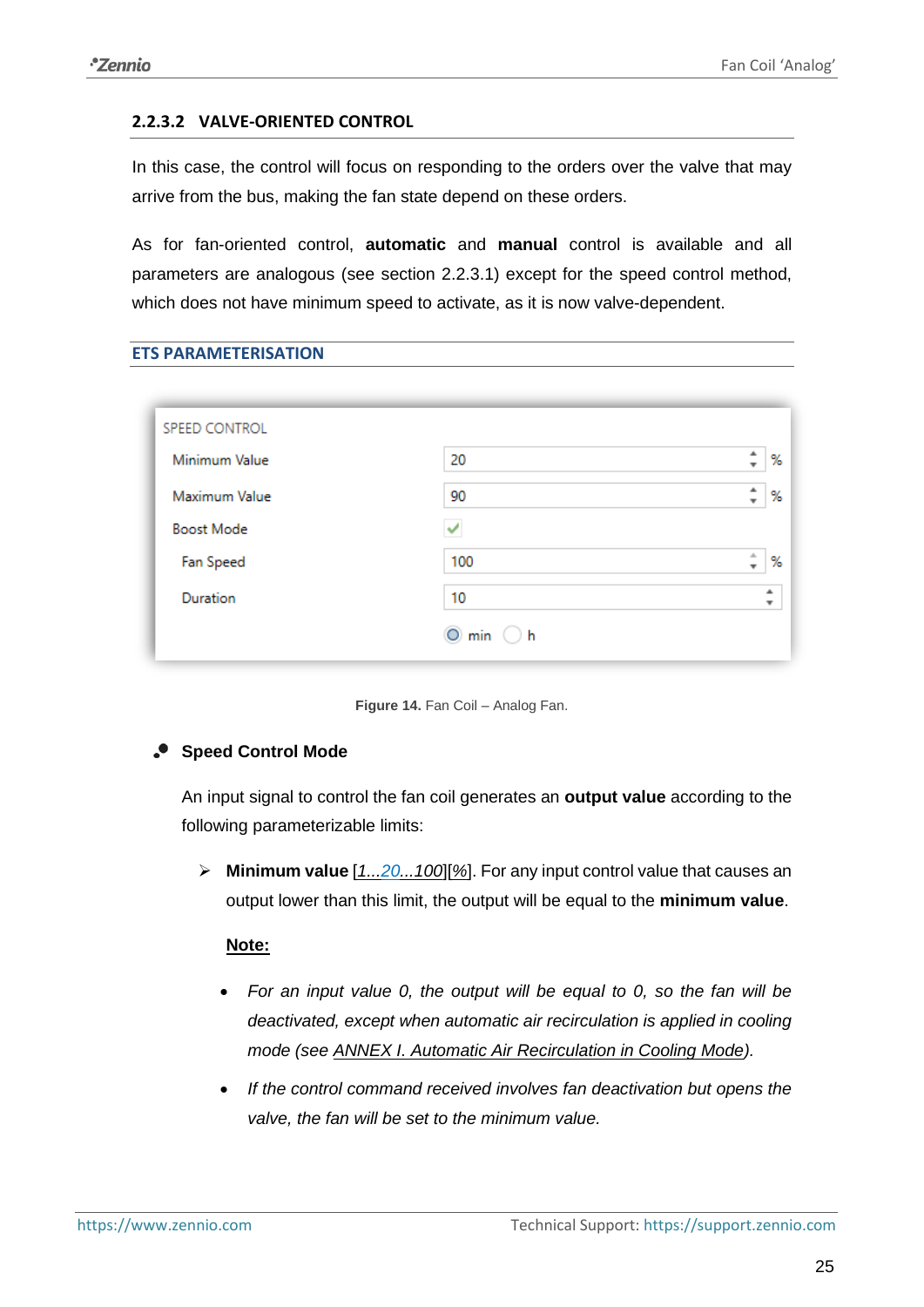➢ **Maximum Value** [*1...100*] [*%*]: maximum value allowed so that, for any input control value that causes an output higher than this limit, the generated output will be equal to the maximum value.

These parameters also apply to the fan speed manual control through any of the manual control objects.

- ➢ **Boost Mode** [*disabled/enabled*]: allows the **maximum value** to be exceeded for a certain period. Only displayed when the maximum value is less than 100%. The following parameters may be configured:
	- **Fan Speed** [*1...100*][*%*]: output speed when the Boost mode command is received by the object **"[FCx] Fan: Boost Mode"**.
	- **Duration** [*1…10…1440*][*min*] / [*1…24*][*h*]: time the output will be in Boost mode.

**Note:** *While Boost mode is active, automatic control commands are ignored. However, commands received by any manual control object are applied directly, stopping the Boost mode.*

The generated output value will be sent through the communication object **"[FCx] Fan: Speed Control"**.

## <span id="page-25-0"></span>**2.2.4 BINARY FAN (RELAYS)**

The binary fan allows controlling up to **three fan speed levels**. To activate each of them, one binary output becomes active, either through *switching* or through *accumulation*:

- **Switching**: only one of the fan control binary outputs is active each time, (only one relay is closed for the activation of each speed). It is possible to set up a **delay** between the opening of the source speed relay and the closing of the target speed relay (so both stay open for an instant).
- **Accumulation**: the speed will be proportional to the number of active outputs (i.e., closed relays), which therefore get triggered in sequence.

A **fan engine starting characteristic** may be configured, which is useful for some engines that require an extra amount of current in comparison to that required in normal operation. Thus, during the start-up, some engines need to step through a higher speed level (e.g.: 2 or 3) for some time before switching to lower speeds.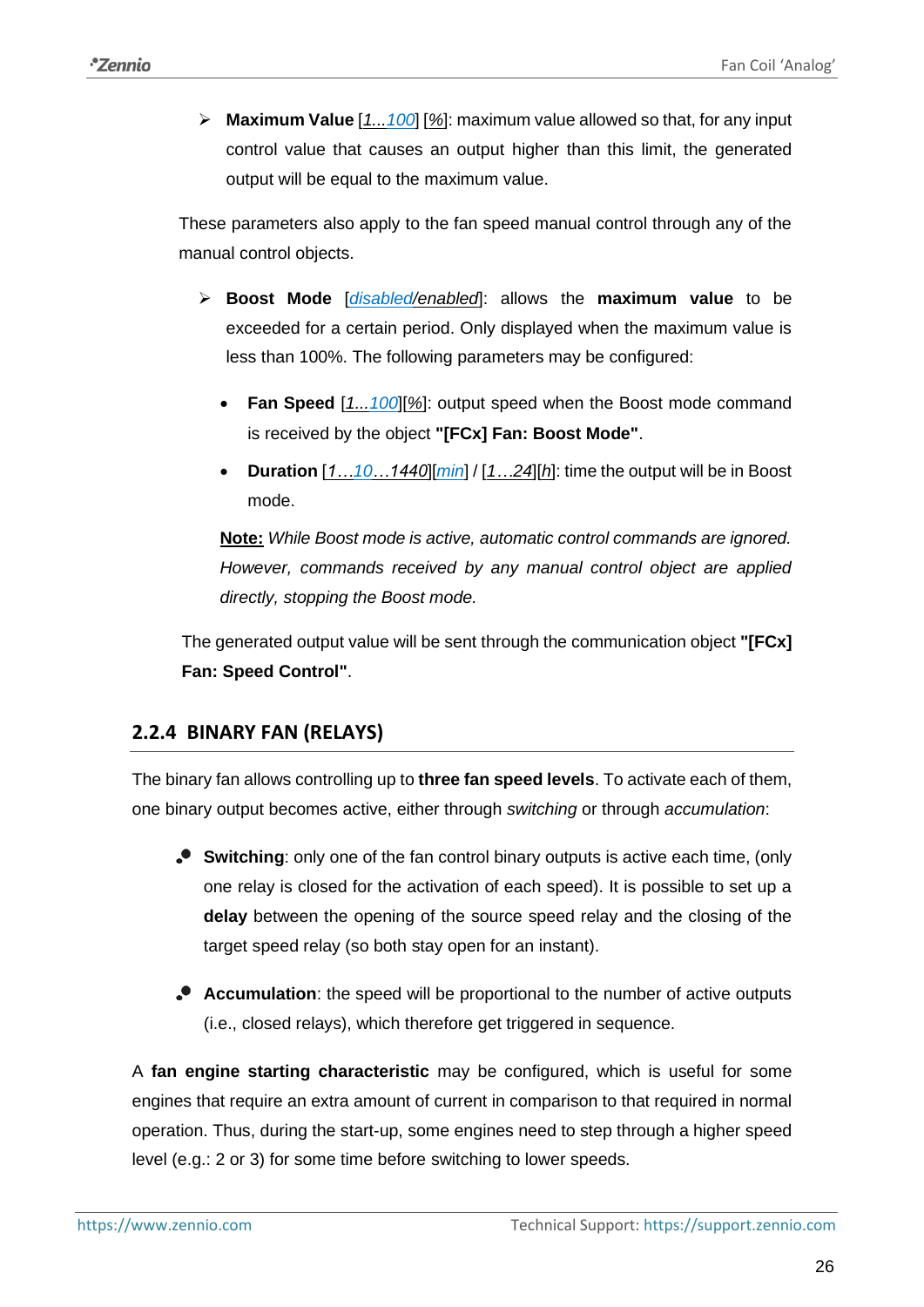It has already been mentioned in previous sections that the fan has a manual an automatic control. Everything concerning the mode, manual control and fan delays is the same as explained in section [2.2.3.1.](#page-16-1)

The generated binary outputs for each relay will be sent through the communication objects **"[FCx] Fan: Speed X Control"** (one for each configurated speed).

As the status displayed by the outputs simply shows the opening or closing of each relay, the objects **"[FCx] Fan: Speed Enumeration (Status)"** and **"[FCx] Fan: Speed Percentage (Status)"** are included to inform the fan speed, and their equivalence meets the KNX standard as shown in [Table 2.](#page-26-0)

| <b>Available speeds</b> | <b>Speed</b>  | <b>Percentage</b> |
|-------------------------|---------------|-------------------|
|                         |               | 0%                |
| One speed               |               | $0.4\% - 100\%$   |
|                         | O             | $0\%$             |
| <b>Two speeds</b>       |               | $0.4\% - 50.2\%$  |
|                         | 2             | $50.4\% - 100\%$  |
|                         | O             | 0%                |
|                         |               | $0.4\% - 33.3\%$  |
| <b>Three speeds</b>     | $\mathcal{P}$ | $33.7\% - 66.6\%$ |
|                         | 3             | 67% - 100%        |

Table 2. Equivalence in percentage according to the number or speeds

## <span id="page-26-0"></span>**ETS PARAMETERISATION**

| <b>RELAYS CONTROL</b>              |                                                                                 |  |
|------------------------------------|---------------------------------------------------------------------------------|--|
| Number of Fan Speeds               | 3                                                                               |  |
| Relay Management Type              | Switching (only 1 relay on for each speed)<br>Accumulation (multiple relays on) |  |
| Delay Between Fan Speed Switching  | 3<br>$\times 0.1 \le$                                                           |  |
| Starting Characteristic            |                                                                                 |  |
| Starting Fan Speed at Switch On    |                                                                                 |  |
| Minimum Time in Starting Fan Speed | 15                                                                              |  |



**Number of Fan Speed** [*1/2/3*].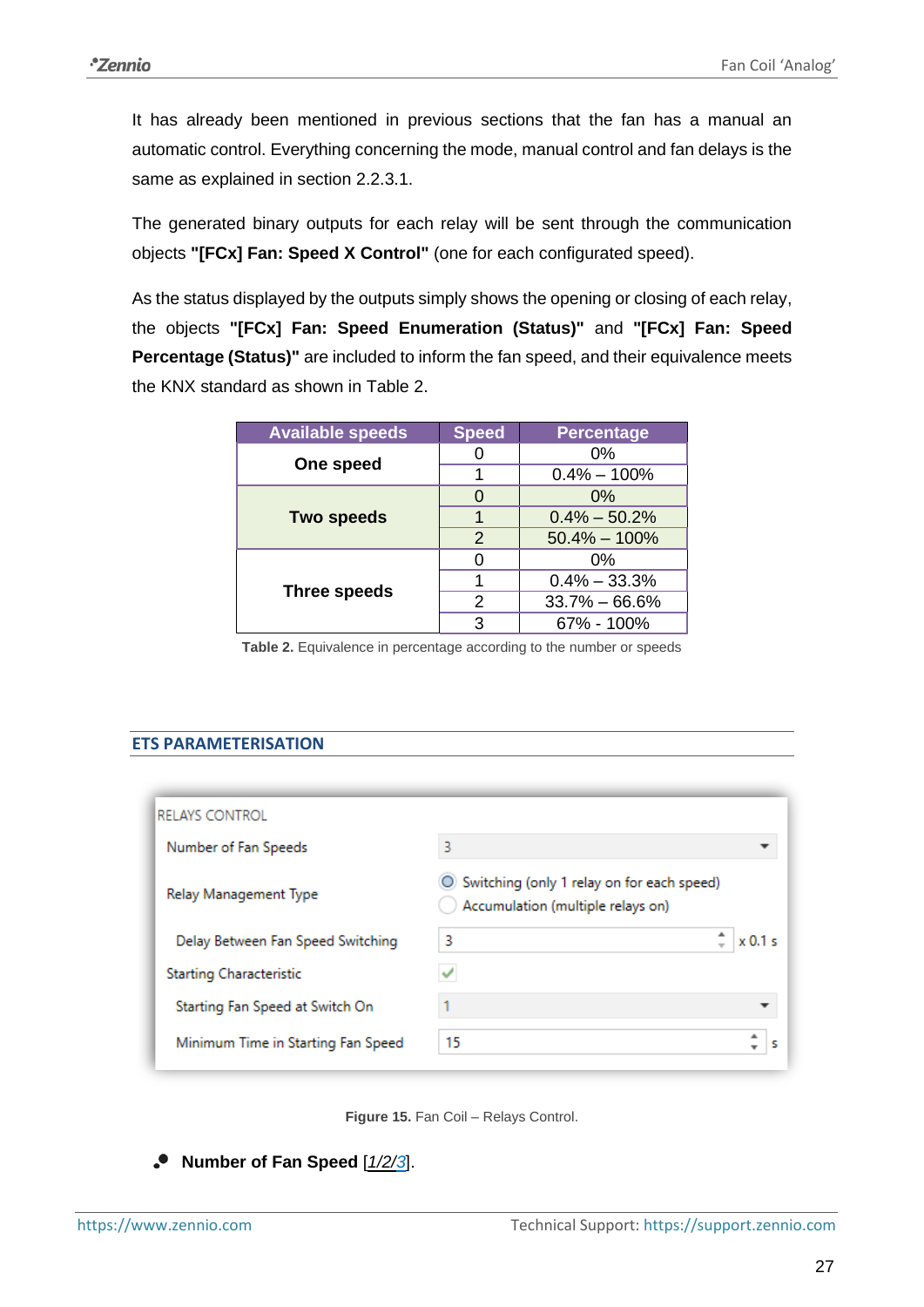- **Relay Management Type** [*Switching (only 1 relay on for each speed)* / *Accumulation (multiple relays on)*]. If set to "Switching", an additional parameter is shown:
	- ➢ **Delay Between Fan Speed Switching** [*3…100*][*x0.1s*]: set a delay since the source relay opens and the target relay closes, thus making both relays remain open during the delay configured.
- **Starting Characteristic** [*disabled/enabled*]: enables / disables this functionality.
	- ➢ **Starting Fan Speed at Switch On** [*1/2/3*]: sets the fan speed level the fan engine should adopt when it starts up, before being able to adopt lower speeds. Note that available options depend on the number of fan speed levels.
	- ➢ **Minimum Time in Starting Fan Speed** [*1…15…255*][*s*]: sets the time the fan engine should remain at the above speed when it starts up.

## <span id="page-27-0"></span>**2.2.4.1 FAN-ORIENTED CONTROL**

The fan control may be **manual** (the fan speed will be controlled externally), **automatic**  (the fan speed will be controlled by the module itself), or **both**.

The automatic fan speed control will be subject to the value of one specific **percentage** object per working mode (heating / cooling).

It is therefore required to set the **range of the percentage values** that will determine the fan speeds established when received from the bus (from an external, continuous PI thermostat controller). For this purpose, the value of **Threshold 1**, **Threshold 2** and **Threshold 3** is defined in parameters, so that:

- $\triangleright$  Value received < Threshold 1  $\rightarrow$  the fan is turned off.
- > Value received ≥ Threshold 1  $\rightarrow$  speed 1.
- $\triangleright$  Value received  $\geq$  Threshold 2  $\rightarrow$  speed 2
- $\triangleright$  Value received  $\geq$  Threshold 3  $\rightarrow$  speed 3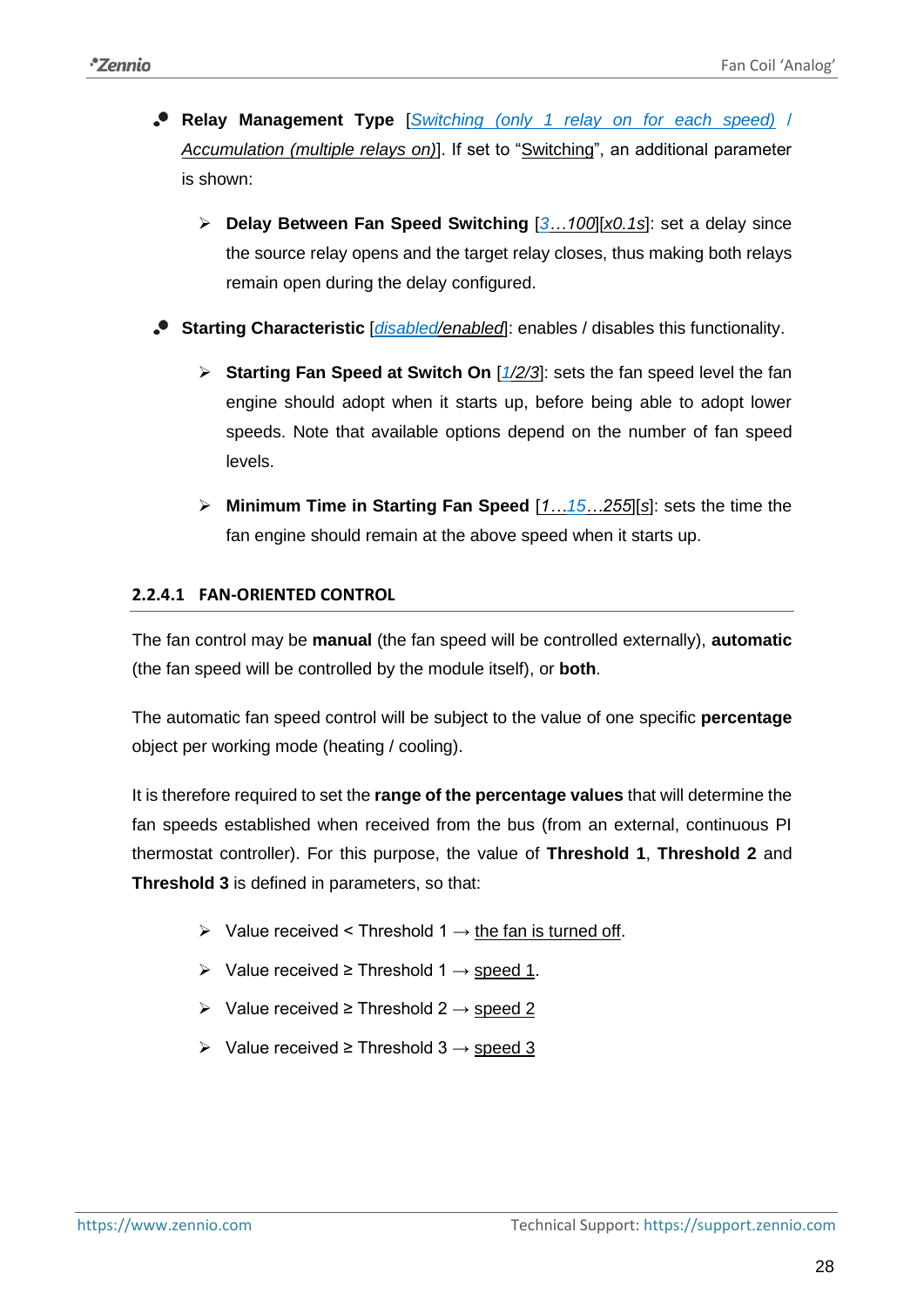

**Figure 16.** Thresholds, value received and fan speed **thresholds (%)**

Besides, a **hysteresis** can be configured to avoid continuous relays switching when the control signal oscillates around the parameterised thresholds. This way, when the control signal is greater than the configured threshold plus the hysteresis, the system will switch to the immediately upper speed; and to the immediately lower speed when the control signal is lower than the threshold minus the hysteresis.

Having the parameter **Automatic Air Recirculation in Cooling Mode** activated, when a control value in cooling mode lower than Threshold 1 is received, the valve will be closed but the fan will maintain recirculation speed (see [ANNEX I. Automatic Air](#page-35-0)  [Recirculation in Cooling Mode\)](#page-35-0).

The above criterion, as well as the number of thresholds to be parameterised, may be conditioned by the parameter **Number of fan speeds**.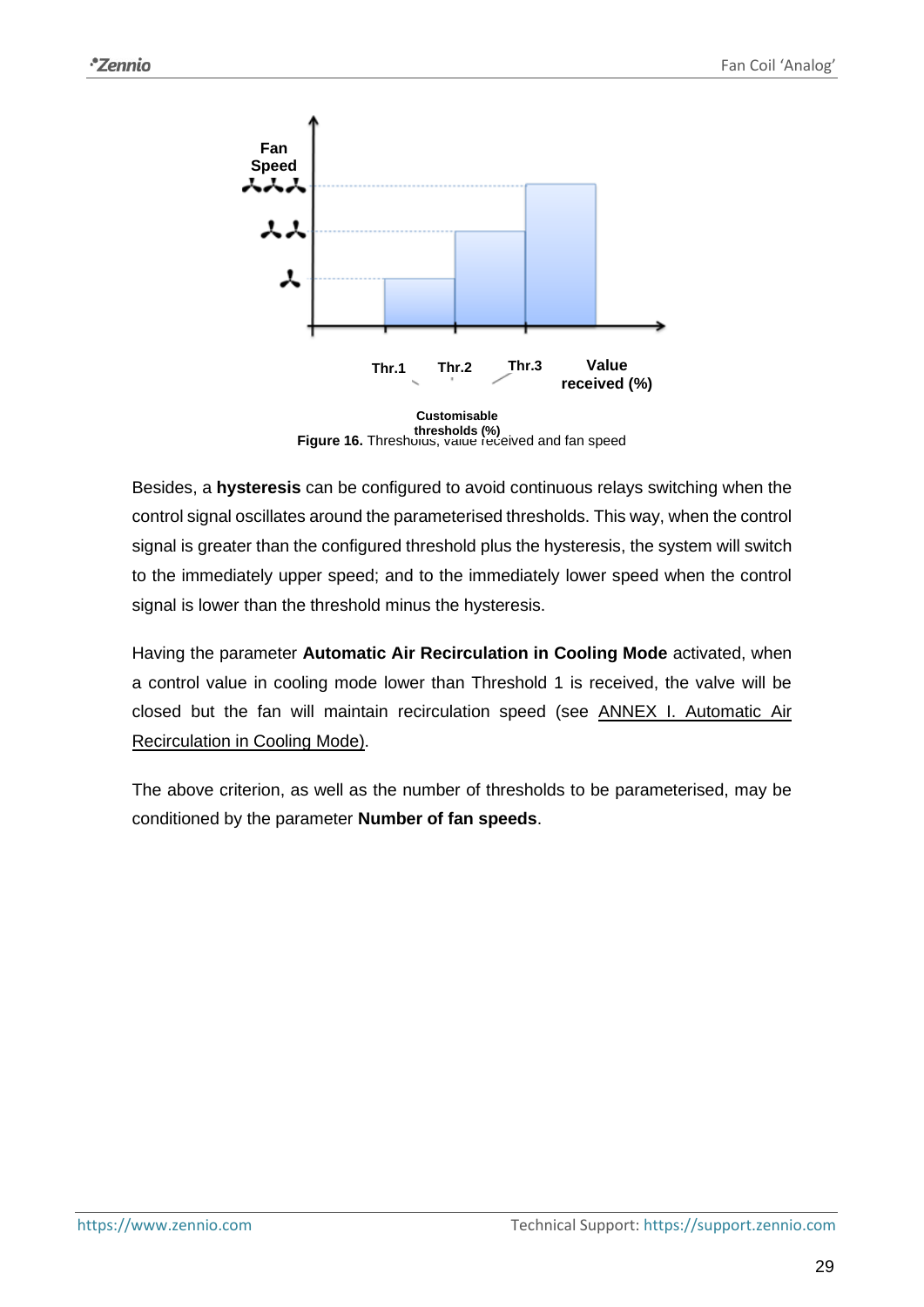### **ETS PARAMETERISATION**

| SPEED CONTROL                                       |    |        |
|-----------------------------------------------------|----|--------|
| Threshold 1<br>(Speed 1 if Control > = Threshold 1) |    | %      |
| Threshold 2<br>(Speed 2 if Control > = Threshold 2) | 33 | %      |
| Threshold 3<br>(Speed 3 if Control > = Threshold 3) | 66 | %      |
| <b>Hysteresis</b>                                   | 5  | ዹ<br>% |

**Figure 17.** Fan Coil – Fan-Oriented Control – Speed Control.

- **Threshold 1 (Speed 1 if Control ≥ Threshold 1)** [*1…100*][*%*].
- **Threshold 2 (Speed 2 if Control ≥ Threshold 2)** [*1…33…100*][*%*].
- **Threshold 3 (Speed 3 if Control ≥ Threshold 3)** [*1…66…100*][*%*].
- **Hysteresis** [*0…5…10*][*%*]

## <span id="page-29-1"></span>**2.2.4.2 VALVE-ORIENTED CONTROL**

In the valve-oriented control, the fan control value is also received through a percentage communication object and may be the same value that controls the valve.

One speed or another will be applied to the fan depending on whether the control value exceeds certain parameterizable thresholds. These thresholds are the same as in fan oriented control (see section [2.2.4.1\)](#page-27-0), with the exception that it has not threshold 1 since the activation and deactivation of the fan depends on the value of the valve.

## <span id="page-29-0"></span>**2.2.5 SCENES**

It is possible to define up to **eight scenes** so that, when the corresponding value is received from the bus, the module adopts a certain state, which must be defined terms of the following:

- On / Off state of the module.
- Fan mode and fan speed .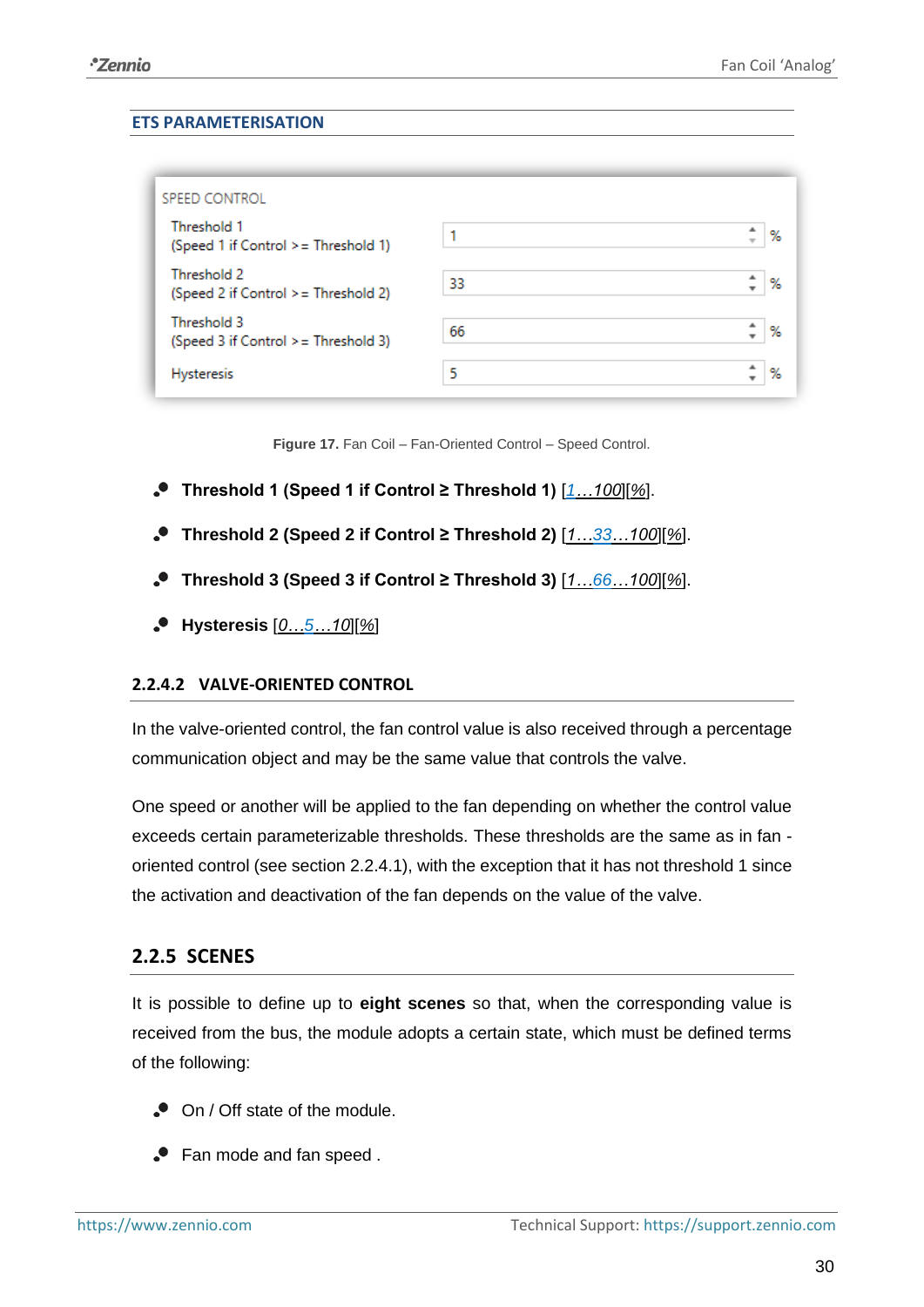- ➢ If only the **automatic** fan control has been parameterised, it will not be possible to change the fan speed through scenes.
- ➢ If only the **manual** fan control has been parameterised, it will be possible to select a specific speed for the fan by parameter or leave it as is.
- ➢ If both **automatic** and **manual** fan controls have been parameterised, it will be possible to choose between both of them by parameter (and to select a specific fan speed, in case of switching to manual), or leave the fan as it is.

It is important to bear in mind that executing a scene is equivalent to sending the analogous orders to the corresponding objects. Therefore, the result will depend on the initial state of the fan coil module when the scene is executed.

For example, if a manual speed selection order is received during the anti-seize protection process of the valve, the order will be buffered and executed after the completion of the anti-seize function, as it would happen in case of receiving the request through the analogous communication object.

This module permits the **scene saving**, although it will not be possible to save any states that, for the current configuration and according to the above explanations, may not be available for configuration in ETS during the scene parameterisation (e.g., the fan speed if only the automatic fan control is available). States configured not to change in the original scene parameterisation will not be saved, either.

#### **ETS PARAMETERISATION**

| Scene 1                |                              |                               |
|------------------------|------------------------------|-------------------------------|
| <b>Scene Number</b>    |                              | ۰<br>$\overline{\phantom{a}}$ |
| <b>Fan Coil Status</b> | $\bigcirc$ Off $\bigcirc$ On |                               |
| Fan Mode               | Manual                       |                               |



**Scene "n"** [*disabled/enabled*]: enables or disables scene "n", which should be then configured through the following additional parameters: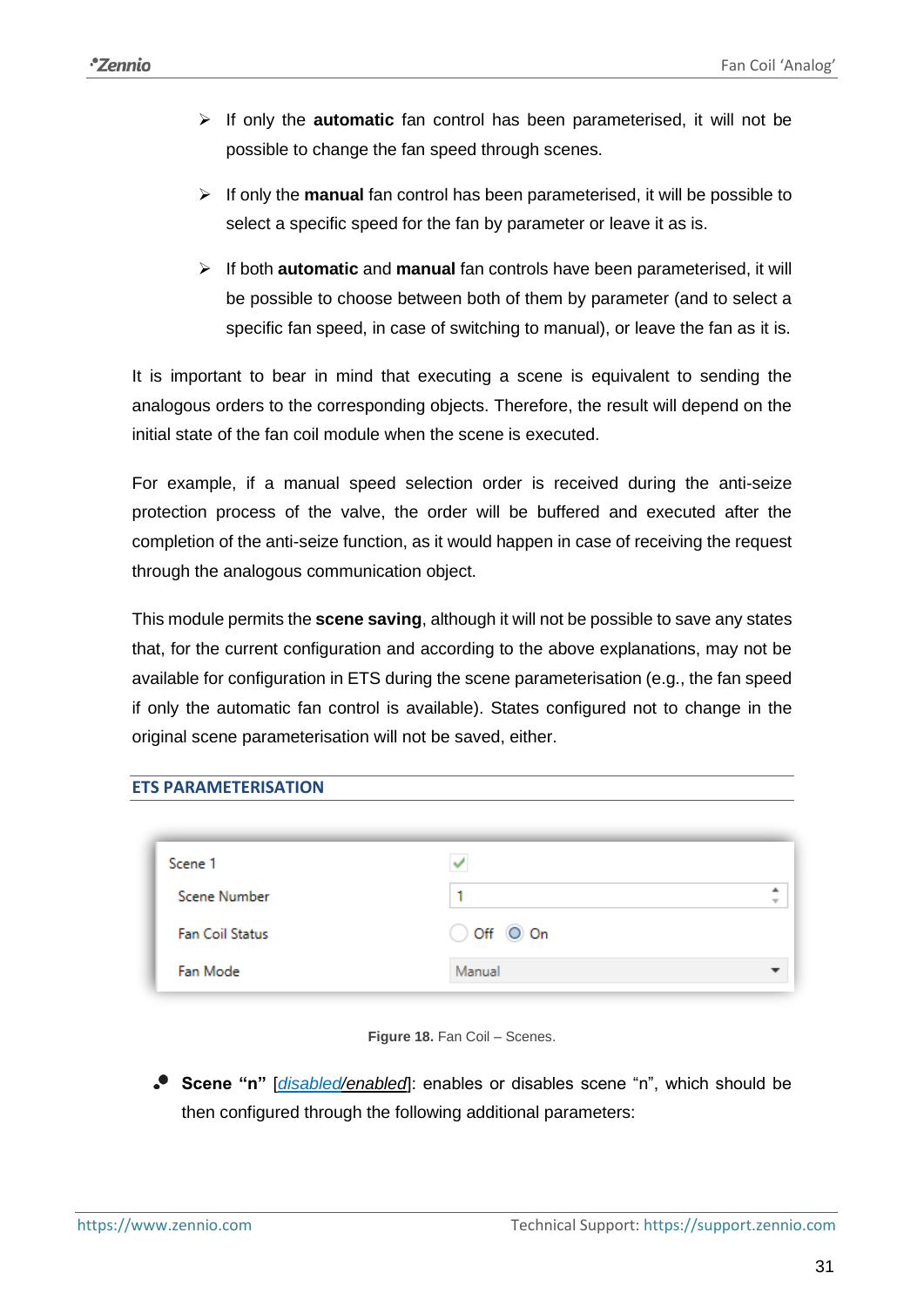- ➢ **Scene Number** [*1…64*]: sets the value (1-64) that, when received through the object **"[FCx] Scenes"** will trigger the actions according to the configuration defined next.
- ➢ **Fan coil Status** [*Off/On*].

The following parameters only apply if *Fan coil* State has been set to "On":

➢ **Fan Mode** [*Automatic/Manual/No Change*]. Only available if both, the automatic and the manual fan control have been enabled.

Depending on the type of fan, the way of selecting the speed will change. For analog fan:

| Fan Speed | No Change © Defined Value |                          |    |
|-----------|---------------------------|--------------------------|----|
| Value     |                           | $\overline{\phantom{a}}$ | ٥۷ |

**Figure 19.** Fan Coil – Scenes – Fan Analog Speed.

- ➢ **Fan Speed** [*No Change/Defined Value*].
	- **Value** [*0…100*][*%*]: (only available if Fan Model has been set to "Manual", or if only manual fan control is available). Sets the speed to be adopted on the fan.

For binary fan (relays):

| Fan Speed |  |
|-----------|--|
|           |  |

**Figure 20.** Fan Coil – Scenes – Fan Relays Speed.

• **Fan Speed** [*0, 1, 2, 3, No Change*]: (only available if Fan Model has been set to "Manual", or if only manual fan control is available). Sets the speed to be adopted on the fan (depending on which are available).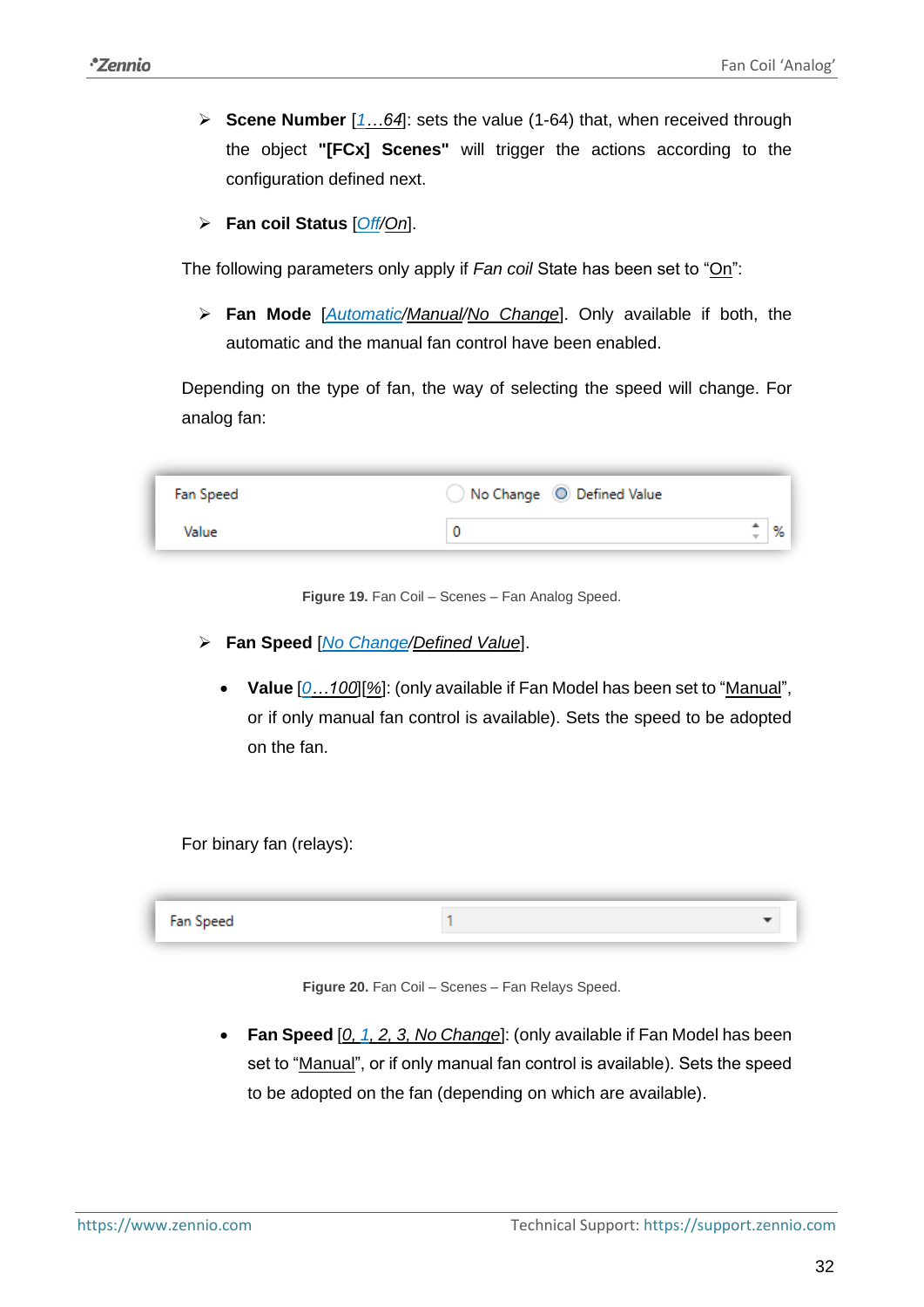## <span id="page-32-0"></span>**2.2.6 INITIALISATION**

For safety reasons, after an ETS download, the fan coil 'Analog' function module, will always initialise off. After a bus failure the module, by default, will keep its previous state.

This tab offers the possibility to configure the initialization of the Fan Coil 'Analog' module by defining aspects such as its initial state or whether an update of the input objects and/or the sending of certain status objects is required after start-up.

If the **input objects update** functionality is enabled, read requests for update will be sent to the following objects:

- **"[FCx] On/Off".**
- **"[FCx] Mode".**
- **"[FCx] Control Variable (Heating/Cooling)".**
- **"[FCx] Fan: Manual/Automatic".**
- **"[FCx] Manual Fan: Percentage Control".**

If, for the purpose of updating other devices in the system the **status sending** start-up is enabled, the available status objects can be additionally selected to be sent:

- **"[FCx] On/Off (status)".**
- **"FCx] Mode (status)".**
- **"FCx] Fan: Speed Enumeration (Status)".** (If it is a relay fan)
- **"FCx] Fan: Speed Percentage (Status)".** (If it is a relay fan)
- **"FCx] Fan: Manual/Automatic (Status)".**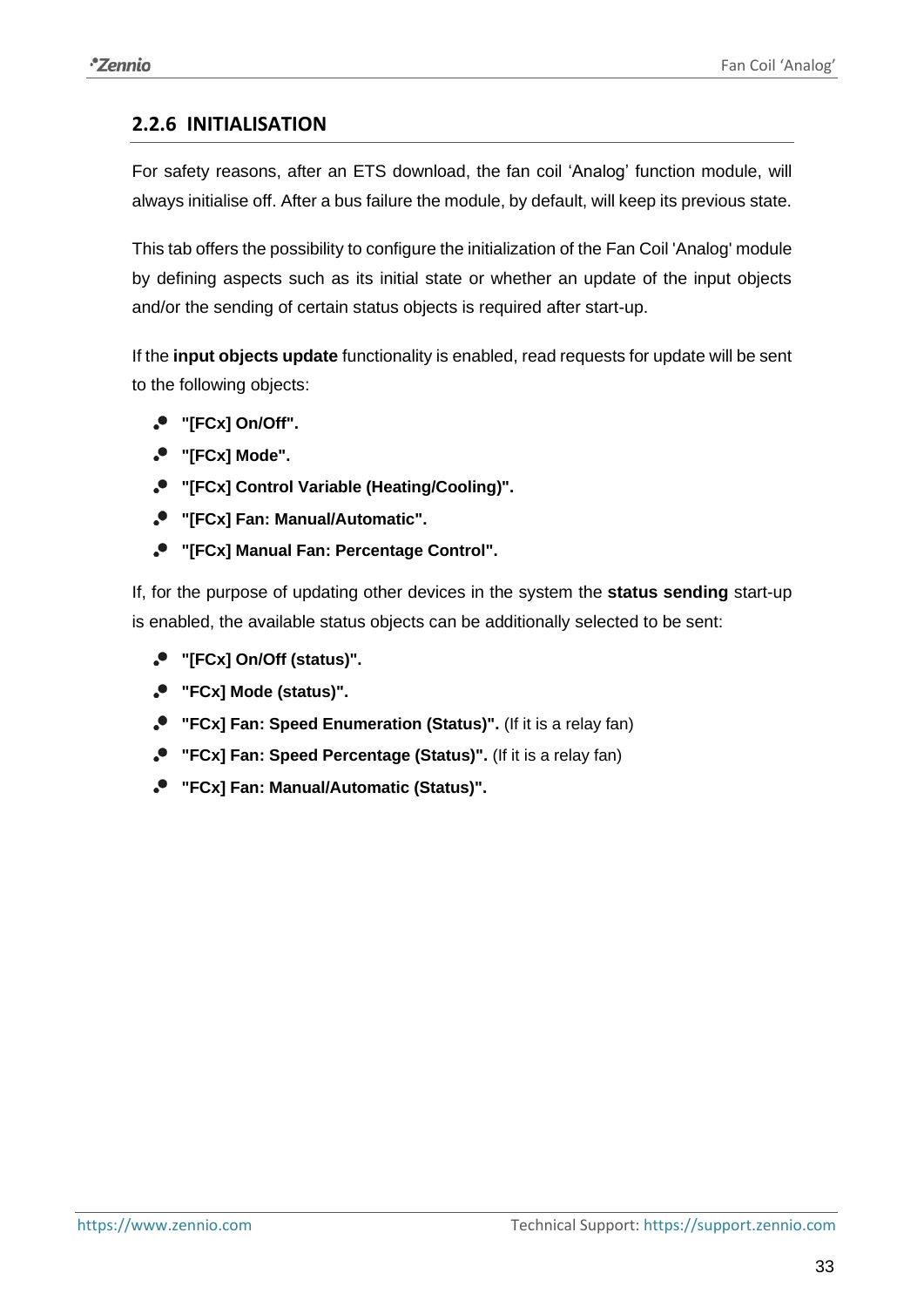#### **ETS PARAMETERISATION**

After selecting the "Custom" option, in the **Initialization** parameter, in the "Fan Coil X" tab (see section [0\)](#page-4-2), a new tab of the same name is added to the left tree.

| General                                | <b>Initial Status</b>      | O Previous O Off |                               |
|----------------------------------------|----------------------------|------------------|-------------------------------|
| Fan Coils                              | Input Objects Update       | V                |                               |
|                                        | Delay $(0 = No$ Delay)     | 0                | ٠.<br>$\sim$                  |
| Configuration                          | <b>Send Status Objects</b> | ✔                |                               |
| Fan Coil 1<br>$\overline{\phantom{m}}$ | On/Off                     |                  |                               |
| Valve(s)                               | Mode                       |                  |                               |
| Fan                                    | Fan: Speed Enumeration     |                  |                               |
| <b>Initialization</b>                  | Fan: Speed Percentage      |                  |                               |
|                                        | Fan: Automatic/Manual      |                  |                               |
|                                        | Delay $(0 = No$ Delay)     | 0                | ۰<br>$\overline{\phantom{a}}$ |

**Figure 21.** Fan Coil - Initialization.

- **Initial Status** [*Previous / Off*]. If "Previous" is selected, the status before the failure status shall be maintained, except after programming, in which case the output will be off.
- **Input Objects Update** [*disabled/enabled*]: if enabled, a reading of the input objects will be carried out after a bus fault or ETS download. The read requests will start to be sent after the parameterized **delay** ([*0...600*][*s*]).
- **Send Status Object** [*disabled/enabled*]: if enabled, several checkboxes will be displayed to indicate the objects to be sent.
	- ➢ **On/Off** [*disabled/enabled*]. Available if the **Fan Coil Always On** parameter (section [0\)](#page-4-2) is disabled.
	- ➢ **Mode** [*disabled/enabled*]. Available if the selected **type of fan coil** is "4 Pipes" or "2 Pipes" with the "Cooling + Heating" **mode** active (see section [0\)](#page-4-2).
	- ➢ **Fan: Speed Enumeration** [*disabled/enabled*]. Available if the **fan type** selected is "Fan -> Relays" (see section [2.2.4\)](#page-25-0).
	- ➢ **Fan: Speed Percentage** [*disabled/enabled*]. Available if the **fan type** selected is "Fan -> Relays" (see section [2.2.4\)](#page-25-0).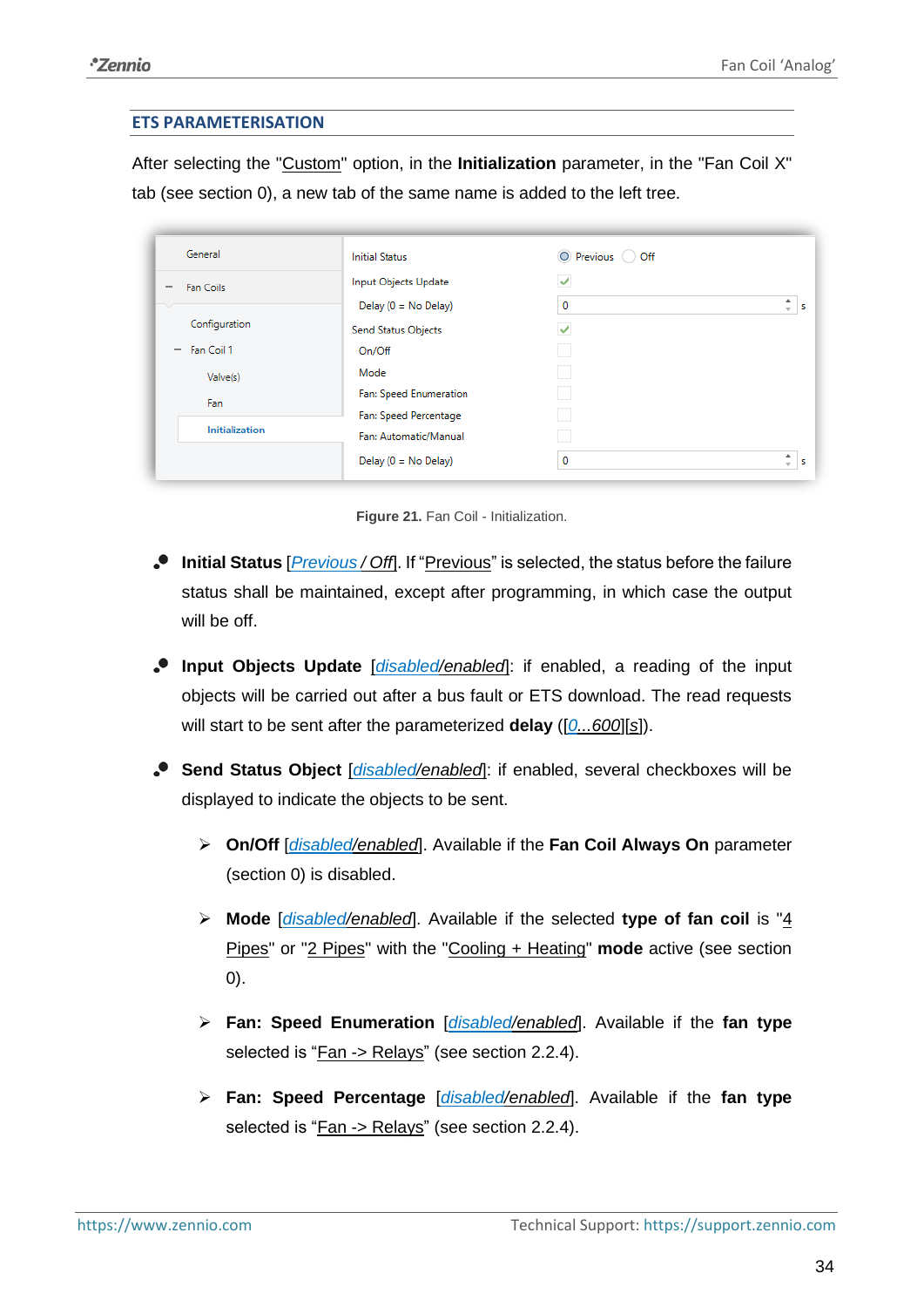➢ **Fan: Automatic/Manual** [*disabled/enabled*]. Available if the fan **control**  mode selected for the fan is "Automatic + Manual" (see section [2.2.3\)](#page-16-0).

The statuses will start to be sent after the parameterized **delay** [*0...600*][*s*].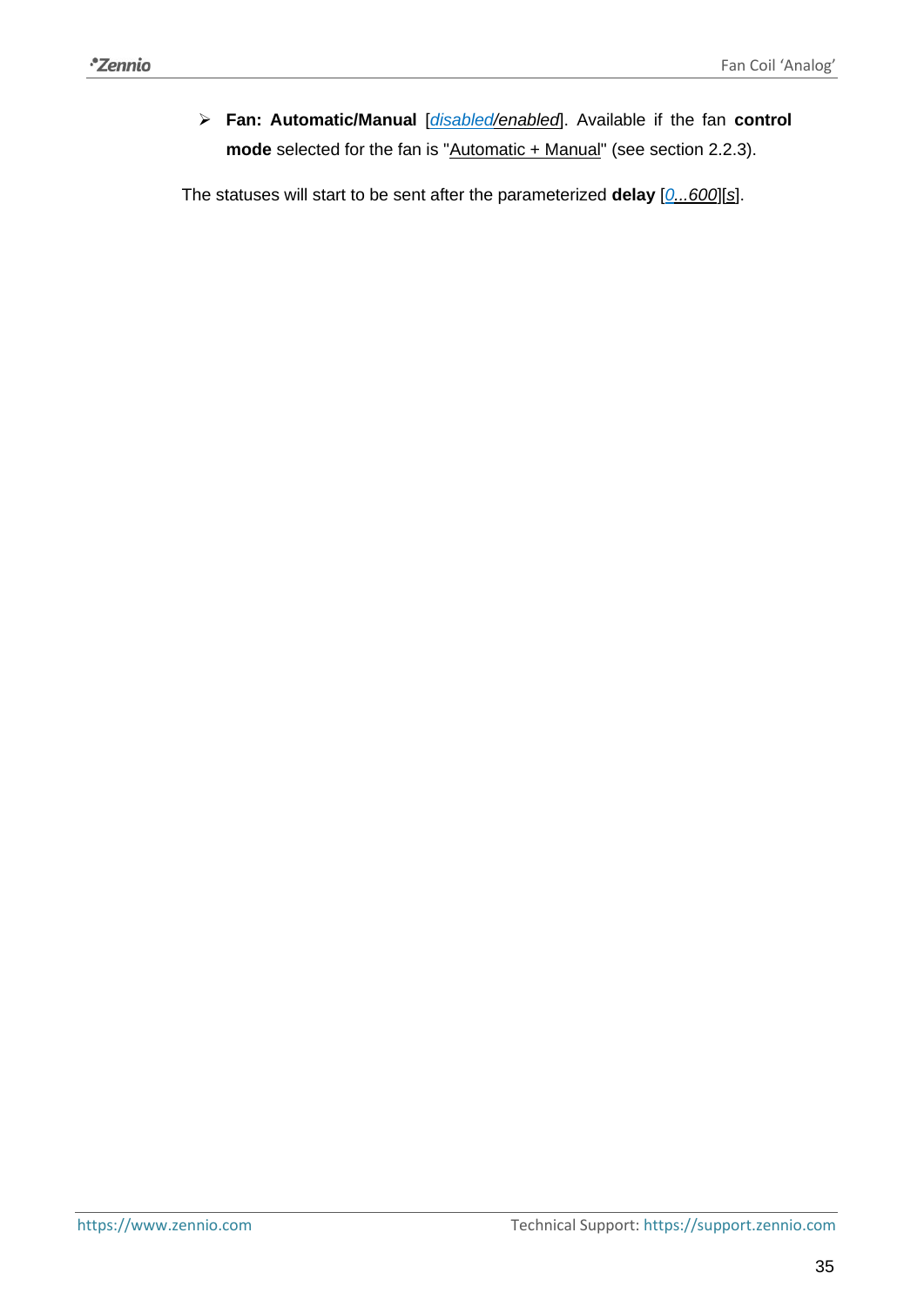## <span id="page-35-0"></span>**ANNEX I. AUTOMATIC AIR RECIRCULATION IN COOLING MODE**

If this function **automatic air recirculation in cooling mode** is activated and the system is operating in cooling mode:

- When the Control Variable is 0%, the fan must remain on or switch on.
- In case the input control command is lower than the minimum value to activate (the valve or the fan depending on the type of control), the fan speed will be the value specified by parameter and modifiable by object "**[FCx] Fan: Automatic Air Recirculation Speed**".
- When the manual control is active, the automatic air recirculation speed is not considered; the fan speed will be the speed set by any of the different objects of the manual control (see section [2.2.3.1\)](#page-16-1).

Once recirculation is active, events such as fan coil deactivation, a mode change or a bus failure can force the fan to stop.

Whereas, if **automatic air recirculation in cooling mode** is not enabled or the system is operating in heating mode:

When receiving a control command lower than the value that activates (the valve or the fan depending on the type of control) both the valve and the fan will take a value of 0%.

The [Table 3](#page-36-0) below shows the specific effects of having or not having the automatic air recirculation function enabled in different situations. The table is generated starting from a 0% control variable.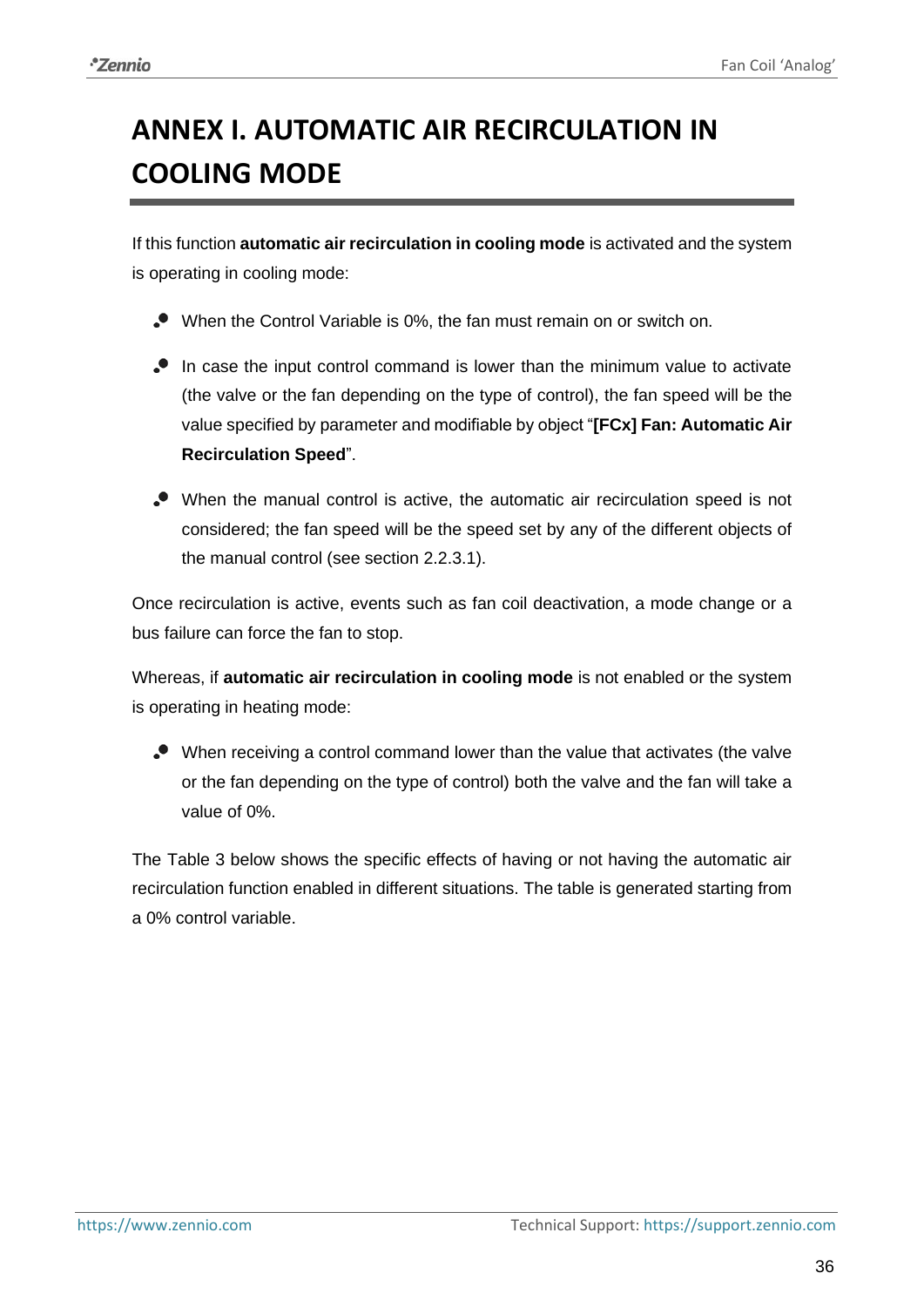|                       | <b>Automatic</b>     |                      |                     |        | <b>Implications</b>                  |                                 |
|-----------------------|----------------------|----------------------|---------------------|--------|--------------------------------------|---------------------------------|
| <b>Control Type</b>   | <b>Speed Control</b> | <b>Recirculation</b> | <b>Current Mode</b> | Valve  | Fan                                  |                                 |
|                       |                      | Enabled              | Heating             | Closed | $\Leftarrow$<br>Switch Off           |                                 |
|                       | <b>Automatic</b>     |                      | Cooling             | Closed | $\Leftarrow$<br><b>Recirculation</b> |                                 |
|                       |                      | <b>Disabled</b>      | Heating             | Closed | $\Longleftarrow$<br>Switch Off       |                                 |
|                       |                      |                      | Cooling             | Closed | Switch Off<br>$\Leftarrow$           |                                 |
|                       |                      |                      | Heating             | Closed | $M$ anual = 0<br>$\Leftarrow$        |                                 |
| <b>Fan-Oriented</b>   |                      | Enabled              |                     | Open   | $\Longleftarrow$<br>Manual $\neq 0$  |                                 |
| <b>Control</b>        |                      |                      |                     | Closed | $\Longleftarrow$<br>$M$ anual = 0    |                                 |
|                       | <b>Manual</b>        |                      | Cooling             | Open   | $\Leftarrow$<br>Manual $\neq 0$      |                                 |
|                       |                      |                      |                     | Closed | $\Leftarrow$<br>$M$ anual = 0        |                                 |
|                       |                      | <b>Disabled</b>      | Heating             |        | Open                                 | $\Leftarrow$<br>Manual $\neq 0$ |
|                       |                      |                      | Cooling             | Closed | $\Leftarrow$<br>Manual = $0$         |                                 |
|                       |                      |                      |                     | Open   | $\Longleftarrow$<br>Manual $\neq 0$  |                                 |
|                       |                      | Enabled              | Heating             | Closed | Switch Off<br>$\Rightarrow$          |                                 |
|                       | <b>Automatic</b>     |                      | Cooling             | Closed | <b>Recirculation</b><br>$\implies$   |                                 |
|                       |                      | <b>Disabled</b>      | Heating             | Closed | Switch Off<br>$\Rightarrow$          |                                 |
| <b>Valve-Oriented</b> |                      |                      | Cooling             | Closed | Switch Off<br>$\Rightarrow$          |                                 |
| <b>Control</b>        |                      | Enabled              | Heating             | Closed | Switch Off<br>$\Rightarrow$          |                                 |
|                       | <b>Manual</b>        |                      | Cooling             | Closed | Manual<br>$\Rightarrow$              |                                 |
|                       |                      | <b>Disabled</b>      | Heating             | Closed | Switch Off<br>$\Rightarrow$          |                                 |
|                       |                      |                      | Cooling             | Closed | Switch Off<br>$\implies$             |                                 |

<span id="page-36-0"></span>**Table 3.** Automatic Air Recirculation.